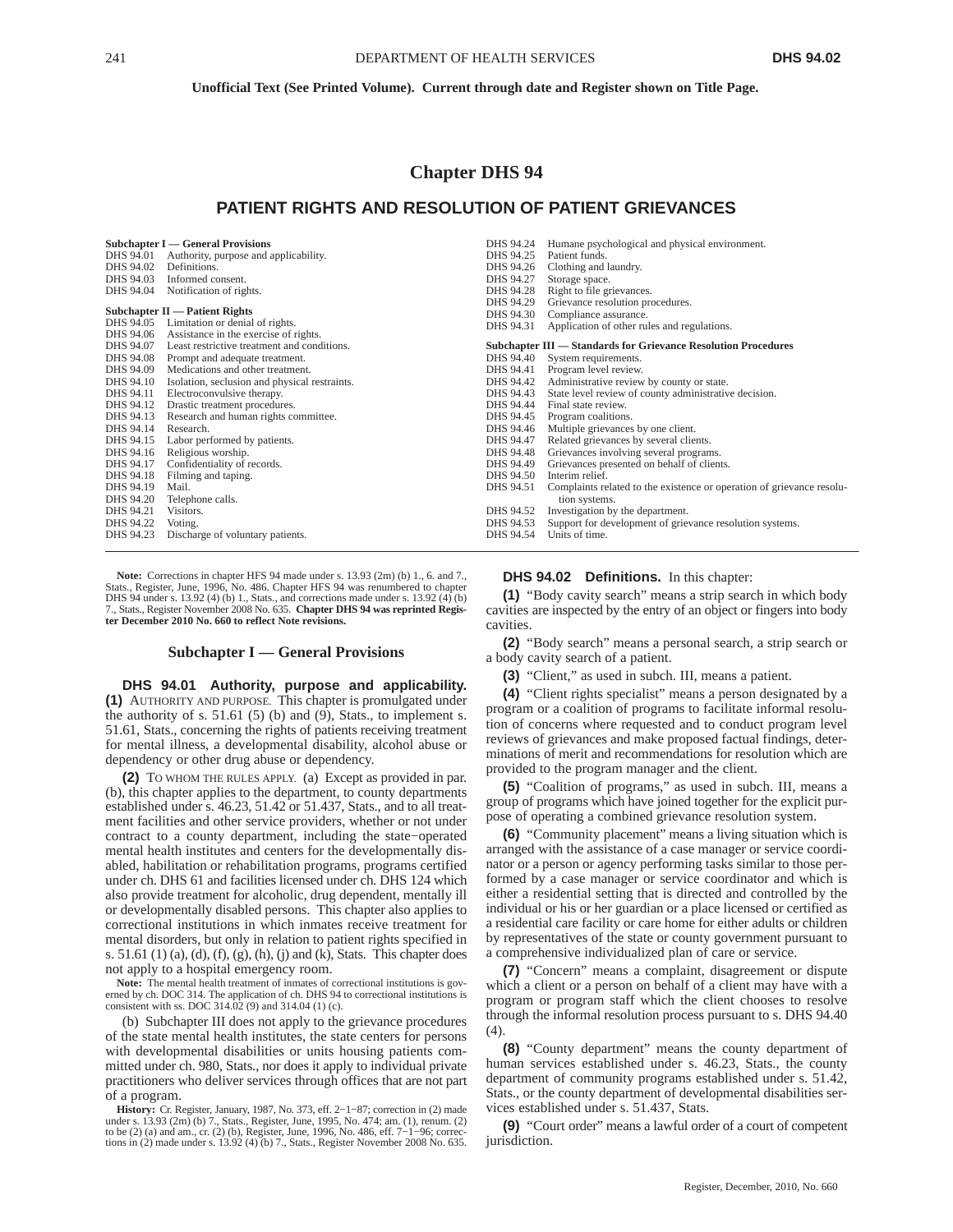**(10)** "Department" means the Wisconsin department of health services.

**(11)** "Director" means the administrator of a treatment facility or the person directing the activities of any other service provider.

**(12)** "Drastic treatment procedure" means an extraordinary or last resort treatment method which places the patient at serious risk for permanent psychological or physical injury, including psychosurgery, convulsive therapy other than electroconvulsive therapy and behavior modification using painful stimuli.

**(13)** "Emergency" means that it is likely that the patient may physically harm himself or herself or others.

**(14)** "Emergency situation" means a situation in which, based on the information available at the time, there is reasonable cause to believe that a client or a group of clients is at significant risk of physical or emotional harm due to the circumstances identified in a grievance or concern.

**(15)** "Financial benefit" means improvement in the functioning of a facility due to patient labor.

**(16)** "Forensic unit" means an inpatient ward or unit where a majority of the patients are admitted or committed under ch. 971 or 975, Stats., or under s. 51.37 (5), Stats.

**(17)** "Grievance" means a statement by a grievant that an action or an inaction by a program or its staff has abridged rights guaranteed to the client under s. 51.61, Stats., and this chapter combined with a request that the matter be dealt with through the program's formal grievance resolution process pursuant to s. DHS 94.40 (5).

**(18)** "Grievance examiner" means a staff person of the department designated by the secretary to conduct first administrative level reviews of grievances appealed from programs operating independently from a county department and second administrative level reviews of grievances filed regarding programs operated by or under contract with a county department.

**(19)** "Grievance resolution system" means the procedures established by a program or coalition of programs for formally responding to a grievance.

**(20)** "Grievant" means a client who has lodged a grievance or a person who has lodged a grievance on behalf of a client pursuant to s. DHS 94.49.

**(21)** "Hospital" has the meaning prescribed in s. 50.33 (2), Stats.

**(22)** "Informed consent" or "consent" means written consent voluntarily signed by a patient who is competent and who understands the terms of the consent, or by the patient's legal guardian or the parent of a minor, as permitted under s. 51.61 (6) and (8), Stats., without any form of coercion, or temporary oral consent obtained by telephone in accordance with s. DHS 94.03 (2m).

**(23)** "Inpatient" means a person who is receiving treatment, care, services or supports while residing in an inpatient treatment facility, a residential treatment facility or in any facility or home which is subject to regulation as a place of residence and service provision for patients by the department, a county department or a county department of social services established under s. 46.215 or 46.22, Stats.

**(24)** "Inpatient treatment facility" has the meaning prescribed for "inpatient facility" in s. 51.01 (10), Stats., and includes the mental health institutes as defined in s. 51.01 (12), Stats., the Milwaukee county mental health center established under s. 51.08, Stats., and county hospitals established under s. 51.09, Stats.

**(25)** "Institutional review board" means a board established under 45 CFR 46.

**(26)** "Isolation" means any process by which a person is physically or socially set apart by staff from others but does not include separation for the purpose of controlling contagious disease.

**(27)** "Least restrictive treatment" means treatment and services which will best meet the patient's treatment and security needs and which least limit the patient's freedom of choice and mobility.

**(28)** "Mechanical support" means an apparatus that is used to properly align a patient's body or to help a patient maintain his or her balance.

**(29)** "Medical restraint" means an apparatus or procedure that restricts the free movement of a patient during a medical or surgical procedure or prior to or subsequent to such a procedure to prevent further harm to the patient or to aid in the patient's recovery, or to protect a patient during the time a medical condition exists.

**(30)** "Outpatient" means a person receiving treatment, care, services or supports from any service provider if the person receiving the services does not reside in a facility or home owned, operated or managed by the service provider.

**(31)** "Outpatient treatment facility" means a service provider providing services for patients who do not reside in a facility or home owned, operated or managed by the service provider.

**(32)** "Patient" has the meaning prescribed in s. 51.61 (1) (intro.), Stats.

**(33)** "Personal search" means a search of the patient's person, including the patient's pockets, frisking his or her body, an examination of the patient's shoes and hat and a visual inspection of the patient's mouth.

**(34)** "Physical restraint" means any physical hold or apparatus, excluding a medical restraint or mechanical support, that interferes with the free movement of a person's limbs and body.

**(35)** "Program," as used in subch. III, means any public or private organization or agency, other than Mendota and Winnebago mental health institutes, the state centers for persons with developmental disabilities and the Wisconsin resource center, which provides services or residential care for a client for mental illness, a developmental disability, alcoholism or drug dependency.

**(36)** "Program director" means the person appointed to administer the county department's programs.

**(37)** "Program manager," as used in subch. III, refers to the individual in charge of the operation of a program who has the specific authority to approve and implement decisions made through the grievance resolution process.

**(38)** "Research" means a systematic investigation designed to develop or contribute to generalizable knowledge, except that it does not include an investigation involving only treatment records or routine follow−up questionnaires.

**(39)** "Residential treatment facility" means a treatment facility or home that provides a 24−hour residential living program and services for inpatients, which is subject to regulation as a place of residence and services for patients by the department or any county department or a county department of social services under s. 46.215 or 46.22, Stats., including a center for the developmentally disabled as defined in s. 51.01 (3), Stats.

**(40)** "Seclusion" means that form of isolation in which a person is physically set apart by staff from others through the use of locked doors.

**(41)** "Secretary" means the head of the department.

**(42)** "Service provider" means an agency, facility or individual providing treatment, care, services or supports to clients.

**(43)** "Strip search" means a search in which the patient is required to remove all of his or her clothing. Permissible inspection includes examination of the patient's clothing and body and visual inspection of his or her body cavities.

**(44)** "Treatment" has the meaning prescribed in s. 51.01 (17), Stats.

**(45)** "Treatment facility" means any publicly or privately operated facility, unit in a facility or agency providing treatment, habilitation or rehabilitation for alcoholic, drug dependent, men-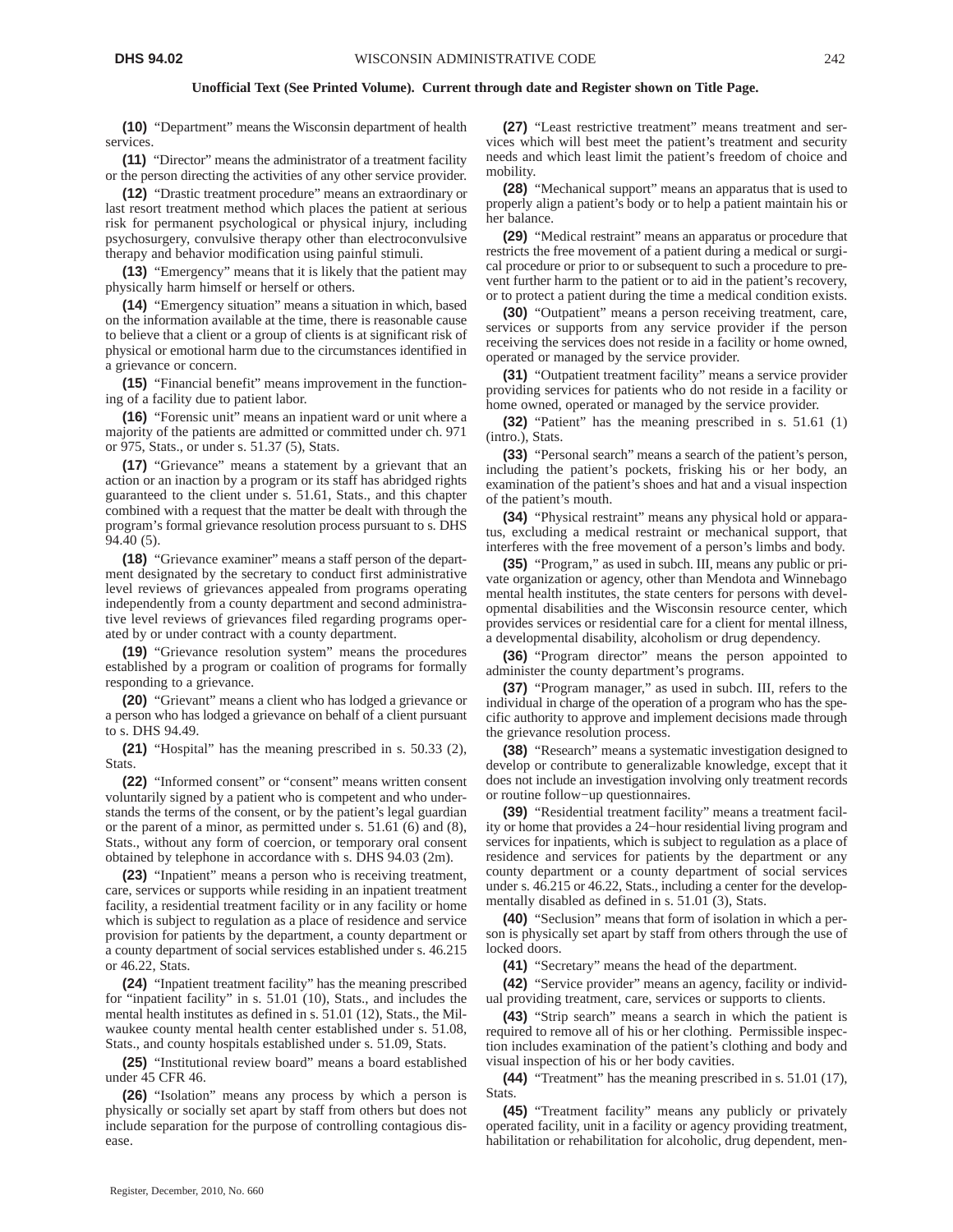tally ill or developmentally disabled persons, including an inpatient treatment facility, a residential treatment facility or an outpatient treatment facility.

**History:** Cr. Register, January, 1987, No. 373, eff. 2–1–87; r. and recr. Register, June, 1996, No. 486, eff. 7–1–96; correction in (8) made under s. 13.93 (2m) (b) 7., June, 1986, Stats..., Register January 2002 No. 553; 6., Stats., Register November 2008 No. 635.

**DHS 94.03 Informed consent. (1)** Any informed consent document required under this chapter shall declare that the patient or the person acting on the patient's behalf has been provided with specific, complete and accurate information and time to study the information or to seek additional information concerning the proposed treatment or services made necessary by and directly related to the person's mental illness, developmental disability, alcoholism or drug dependency, including:

(a) The benefits of the proposed treatment and services;

(b) The way the treatment is to be administered and the services are to be provided;

(c) The expected treatment side effects or risks of side effects which are a reasonable possibility, including side effects or risks of side effects from medications;

(d) Alternative treatment modes and services;

(e) The probable consequences of not receiving the proposed treatment and services;

(f) The time period for which the informed consent is effective, which shall be no longer than 15 months from the time the consent is given; and

(g) The right to withdraw informed consent at any time, in writing.

**(2)** An informed consent document is not valid unless the subject patient who has signed it is competent, that is, is substantially able to understand all significant information which has been explained in easily understandable language, or the consent form has been signed by the legal guardian of an incompetent patient or the parent of a minor, except that the patient's informed consent is always required for the patient's participation in experimental research, subjection to drastic treatment procedures or receipt of electroconvulsive therapy.

**(2m)** In emergency situations or where time and distance requirements preclude obtaining written consent before beginning treatment and a determination is made that harm will come to the patient if treatment is not initiated before written consent is obtained, informed consent for treatment may be temporarily obtained by telephone from the parent of a minor patient or the guardian of a patient. Oral consent shall be documented in the patient's record, along with details of the information verbally explained to the parent or guardian about the proposed treatment. Verbal consent shall be valid for a period of 10 days, during which time informed consent shall be obtained in writing.

**(3)** The patient, or the person acting on the patient's behalf, shall be given a copy of the completed informed consent form, upon request.

**(4)** When informed consent is refused or withdrawn, no retaliation may be threatened or carried out.

**Note:** Additional requirements relating to refusal to participate in prescribed treatment are addressed under s. DHS 94.09.

**History:** Cr. Register, January, 1987, No. 373, eff. 2–1–87**;** am. (1) (intro.), (a), (b), (d), (e), (f), cr. (2m), Register, June, 1996, No. 486, eff. 7–1–96.

**DHS 94.04 Notification of rights. (1)** Before or upon admission or, in the case of an outpatient, before treatment is begun, the patient shall be notified orally and given a written copy of his or her rights in accordance with s. 51.61 (1) (a), Stats., and this chapter. Oral notification may be accomplished by showing the patient a video about patient rights under s. 51.61, Stats., and this chapter. The guardian of a patient who is incompetent and the parent of a minor patient shall also be notified, if they are available. Notification is not required before admission or treatment when there is an emergency.

**Note:** The statute does not make distinctions among types of treatment facilities when it comes to protecting patients' rights. Some rights may be more applicable to patients in inpatient facilities than to patients in less restrictive facilities such as shel-<br>tered workshops or outpatient clinics. When informing patients of their rights, facility<br>directors may emphasize those rights t program or services but s. 51.61, Stats., requires notification that other rights exist and may, under some circumstances, apply in a given situation.

**(2)** Before, upon or at a reasonable time after admission, a patient shall be informed in writing, as required by s. 51.61 (1) (w), Stats., of any liability that the patient or any of the patient's relatives may have for the cost of the patient's care and treatment and of the right to receive information about charges for care and treatment services.

**(3)** Patients who receive services for an extended period of time shall be orally re−notified of their rights at least annually and be given another copy of their rights in writing if they request a copy or if there has been a statutory change in any of their rights since the time of their admission.

**(4)** If a patient is unable to understand the notification of rights, written and oral notification shall be made to the parent or guardian, if available, at the time of the patient's admission or, in the case of an outpatient, before treatment is begun, and to the patient when the patient is able to understand.

**(5)** All notification of rights, both oral and written, shall be in language understood by the patient, including sign language, foreign language or simplified language when that is necessary. A simplified, printed version of patients rights shall be conspicuously posted in each patient area.

**Note:** A simplified version of patient rights in poster form is available from the Division of Mental Health and Substance Abuse Services, P.O. Box 7851, Madison, WI 53707 or at www.dhs.wisconsin.gov/clientrights.

**History:** Cr. Register, January, 1987, No. 373, eff. 2–1–87; am. (1), renum. (2), (3) to be (4), (5), cr. (2), (3), Register, June, 1996, No. 486, eff. 7–1–96.

## **Subchapter II — Patient Rights**

**DHS 94.05 Limitation or denial of rights. (1)** No patient right may be denied except as provided under s. 51.61 (2), Stats., and as otherwise specified in this chapter.

**(2)** (a) Good cause for denial or limitation of a right exists only when the director or designee of the treatment facility has reason to believe the exercise of the right would create a security problem, adversely affect the patient's treatment or seriously interfere with the rights or safety of others.

(b) Denial of a right may only be made when there are documented reasons to believe there is not a less restrictive way of protecting the threatened security, treatment or management interests.

(c) No right may be denied when a limitation can accomplish the stated purpose and no limitation may be more stringent than necessary to accomplish the purpose.

**(3)** At the time of the denial or limitation, written notice shall be provided to the patient and the guardian, if any, and a copy of that notice shall be placed in the patient's treatment record. The written notice shall:

(a) Inform the patient and the guardian, if any, of the right to an informal hearing or a meeting with the person who made the decision to limit or deny the right.

(b) State the specific conditions required for restoring or granting the right at issue;

(c) State the expected duration of denial or limitation; and

(d) State the specific reason for the denial or limitation.

**(4)** Within 2 calendar days following the denial, written notice shall be sent as follows:

(a) If the patient is a county department patient, to the county department's client rights specialist and, in addition, if the patient is in a department−operated facility, to the department's division of care and treatment facilities; and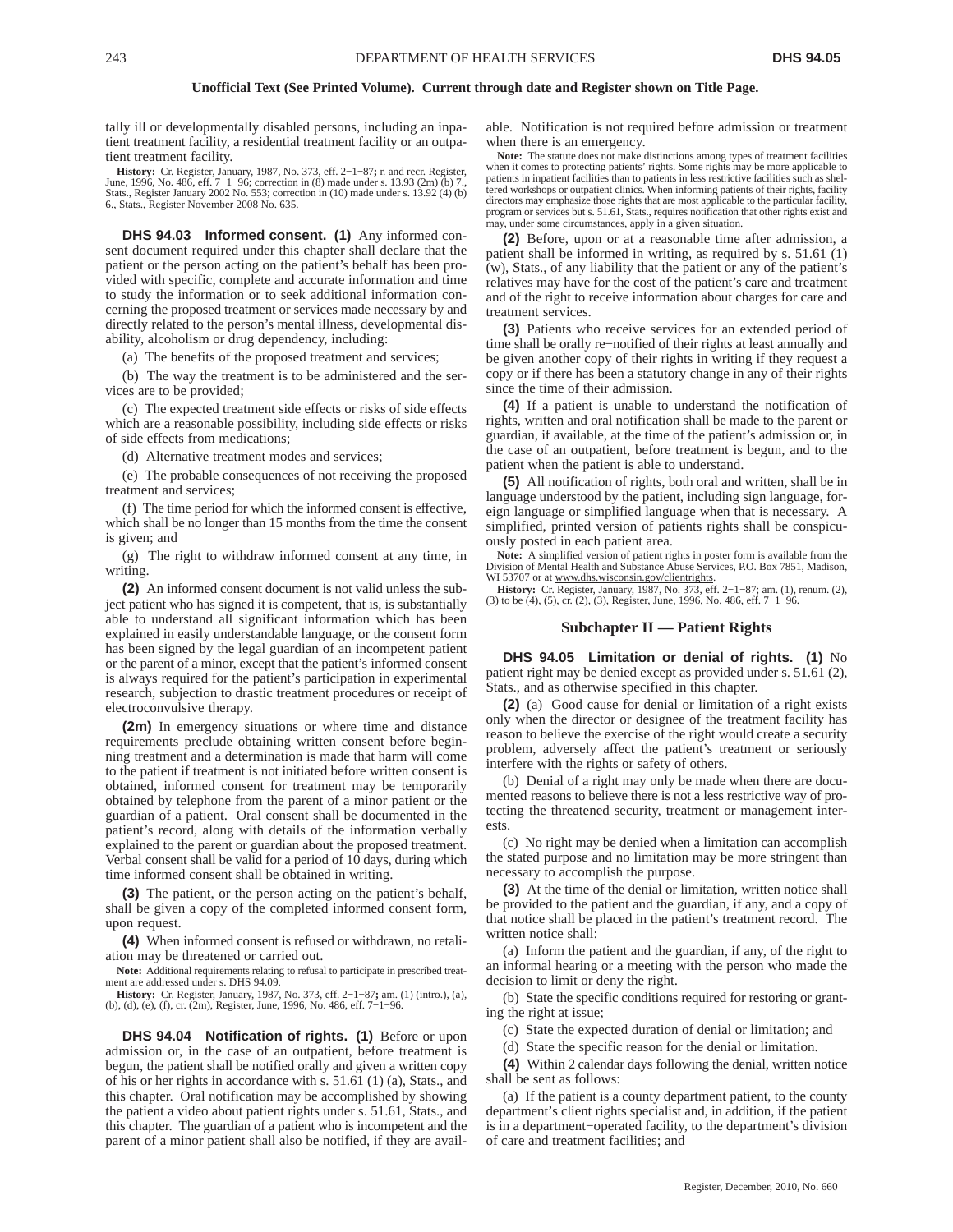(b) If the patient is not a county department patient, to the treatment facility's client rights specialist and, in addition, if the patient is in a department−operated facility, to the department's division of care and treatment facilities.

**Note:** Copies of the rights−denial form may be requested from the Department's website at www.dhs.wisconsin.gov/clientrights or by writing to the Division of Mental Health and Substance Abuse Services, P.O. Box 7851, Madison, WI 53707−7851.

**(5)** The treatment facility director or that person's designee shall hold an informal hearing or arrange for the person who made the decision to limit or deny the right to hold a meeting within 3 days after receiving a hearing request or a request for a meeting with the person who made the decision from a patient whose rights have been denied or limited. The treatment facility director or designee, in the case of a hearing, or the person who made the decision to limit or deny the right, in the case of a meeting, shall consider all relevant information submitted by or on behalf of the patient when rendering a decision.

**(6)** The service provider shall inform a patient whose rights are limited or denied in accordance with this subsection that the patient may file a grievance concerning the limitation or denial.

**History:** Cr. Register, January, 1987, No. 373, eff. 2–1–87; am. (3) (a), (4) (a), (5), r. and recr. (6), Register, June, 1996, No. 486, eff. 7–1–96.

**DHS 94.06 Assistance in the exercise of rights. (1)** Each service provider shall assist patients in the exercise of all rights specified under ch. 51, Stats., and this chapter.

**(2)** No patient may be required to waive any of his or her rights under ch. 51, Stats., or this chapter as a condition of admission or receipt of treatment and services.

**History:** Cr. Register, January, 1987, No. 373, eff. 2−1−87; renum and am., cr. (2), Register, June, 1996, No. 486, eff. 7−1−96.

**DHS 94.07 Least restrictive treatment and conditions. (1)** Except in the case of a patient who is admitted or transferred under s. 51.35 (3) or 51.37, Stats., or under ch. 971 or 975, Stats., each patient shall be provided the least restrictive treatment and conditions which allow the maximum amount of personal and physical freedom in accordance with s. 51.61 (1) (e), Stats., and this section.

**(2)** No patient may be transferred to a setting which increases personal or physical restrictions unless the transfer is justified by documented treatment or security reasons or by a court order.

Note: Refer to ss. 51.35 (1) and 55.15, Stats., for transfer requirements in cases that are different from those covered under s. 51.61 (1) (e), Stats.

**(3)** Inpatient and residential treatment facilities shall identify all patients ready for placement in less restrictive settings and shall, for each of these patients, notify the county department or the county social services department of the identified county of responsibility, as determined in accordance with s. 51.40, Stats., and shall also notify the patient's guardian and guardian ad litem, if any, and the court with jurisdiction over the patient's ch. 51 or 55, Stats., placement, if any, that the patient is ready for placement in a less restrictive setting. The county department or the county social services department shall then act in accordance with s. 51.61 (1) (e), Stats., to place the patient in a less restrictive setting.

**(4)** Inpatient and residential treatment facilities shall identify security measures in their policies and procedures and shall specify criteria for the use of each security−related procedure.

**History:** Cr. Register, January, 1987, No. 373, eff. 2−1−87; am. (1), (3), renum. (5) to be HFS 94.24 (3) (i), Register, June, 1996, No. 486, eff. 7−1−96.

**DHS 94.08 Prompt and adequate treatment.** All patients shall be provided prompt and adequate treatment, habilitation or rehabilitation, supports, community services and educational services as required under s. 51.61 (1) (f), Stats., and copies of applicable licensing and certification rules and program manuals and guidelines.

**Note:** Educational requirements for school−age patients in inpatient facilities can be found under chs. 115 and 118, Stats.

**History:** Cr. Register, January, 1987, No. 373, eff. 2−1−87; am. Register, June, 1996, No. 486, eff. 7−1−96.

**DHS 94.09 Medications and other treatment. (1)** Each patient shall be informed of his or her treatment and care and shall be permitted and encouraged to participate in the planning of his or her treatment and care.

**(2)** A patient may refuse medications and any other treatment except as provided under s. 51.61 (1) (g) and (h), Stats., and this section.

**(3)** Any patient who does not agree with all or any part of his or her treatment plan shall be permitted a second consultation for review of the treatment plan as follows:

(a) An involuntary patient may request a second consultation from another staff member who is not directly providing treatment to the patient, and the treatment facility shall make the designated staff member available at no charge to the patient; and

(b) Any patient may, at his or her own expense, arrange for a second consultation from a person who is not employed by the treatment facility to review the patient's treatment record.

(c) Service providers may pay for some or all of the costs of any second consultation allowed under par. (b). Service providers may also enter into agreements with other service providers to furnish consultations for each other's clients.

**(4)** Except in an emergency when it is necessary to prevent serious physical harm to self or others, no medication may be given to any patient or treatment performed on any patient without the prior informed consent of the patient, unless the patient has been found not competent to refuse medication and treatment under s. 51.61 (1) (g), Stats., and the court orders medication or treatment. In the case of a patient found incompetent under ch. 54, Stats., the informed consent of the guardian is required. In the case of a minor, the informed consent of the parent or guardian is required. Except as provided under an order issued under s. 51.14 (3) (h) or (4) (g), Stats., if a minor is 14 years of age or older, the informed consent of the minor and the minor's parent or guardian is required. Informed consent for treatment from a patient's parent or guardian may be temporarily obtained by telephone in accordance with s. DHS 94.03 (2m).

**(5)** A voluntary patient may refuse any treatment, including medications, at any time and for any reason, except in an emergency, under the following conditions:

(a) If the prescribed treatment is refused and no alternative treatment services are available within the treatment facility, it is not considered coercion if the facility indicates that the patient has a choice of either participating in the prescribed treatment or being discharged from the facility; and

(b) The treatment facility shall counsel the patient and, when possible, refer the patient to another treatment resource prior to discharge.

**(6)** The treatment facility shall maintain a patient treatment record for each patient which shall include:

(a) A specific statement of the diagnosis and an explicit description of the behaviors and other signs or symptoms exhibited by the patient;

(b) Documentation of the emergency when emergency treatment is provided to the patient;

(c) Clear documentation of the reasons and justifications for the initial use of medications and for any changes in the prescribed medication regimen; and

(d) Documentation that is specific and objective and that adequately explains the reasons for any conclusions or decisions made regarding the patient.

**(7)** A physician ordering or changing a patient's medication shall ensure that other members of the patient's treatment staff are informed about the new medication prescribed for the patient and the expected benefits and potential adverse side effects which may affect the patient's overall treatment.

**(8)** A physician ordering or changing a patient's medication shall routinely review the patient's prescription medication,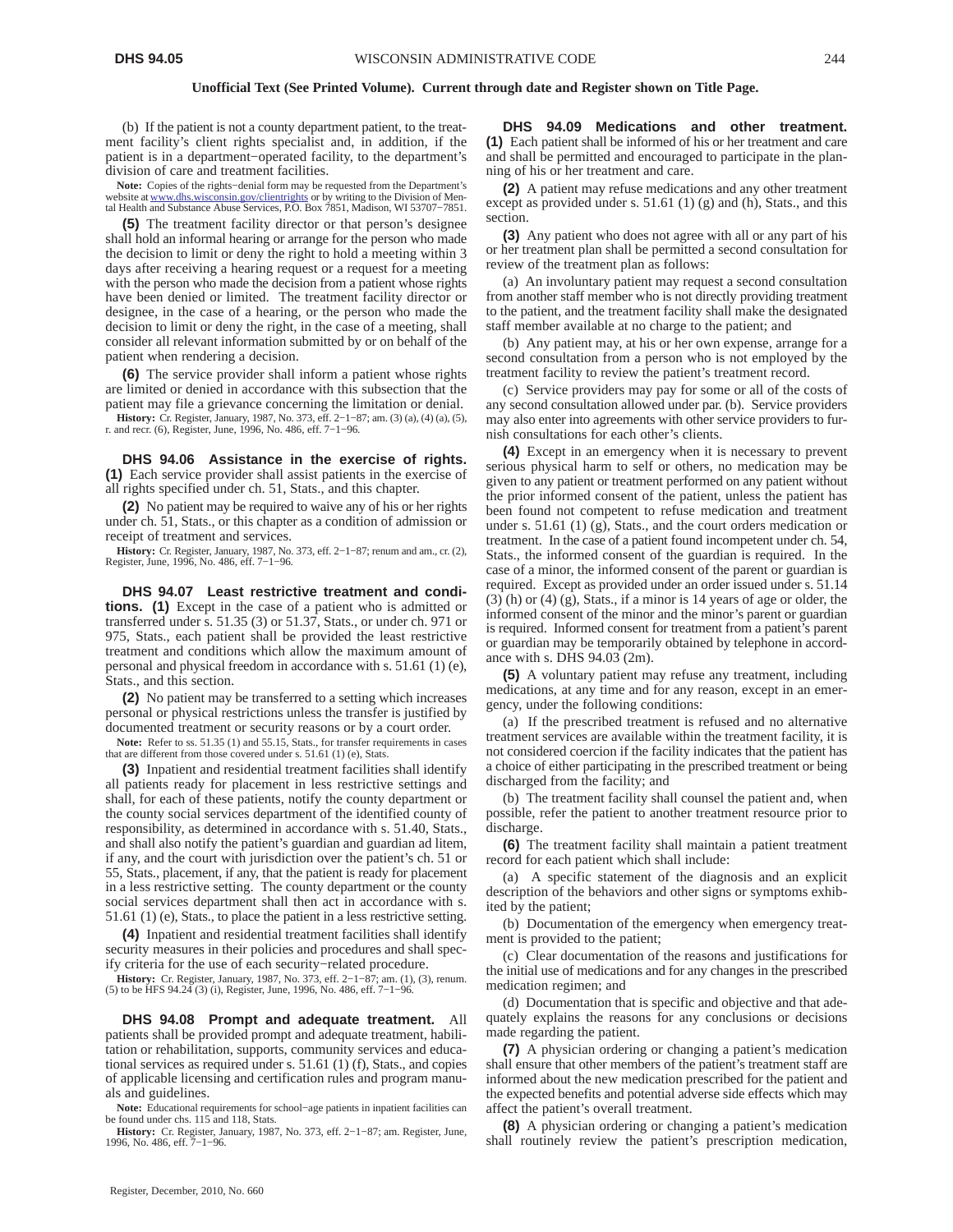including the beneficial or adverse effects of the medication and the need to continue or discontinue the medication, and shall document that review in the patient's treatment record.

**(9)** Each inpatient and residential treatment facility that administers medications shall have a peer review committee or other medical oversight mechanism reporting to the facility's governing body to ensure proper utilization of medications.

**History:** Cr. Register, January, 1987, No. 373, eff. 2−1−87; renum. (1) to (8) to be (2) to (9) and am. (4); cr. (1), (3) (c), (6) (d), Register, June, 1996, No. 486, eff. 7−1−96; correction in (4) made under s. 13.92 (4) (b) 7., Stats., Register November 2008 No. 635.

**DHS 94.10 Isolation, seclusion and physical restraints.** Any service provider using isolation, seclusion or physical restraint shall have written policies that meet the requirements specified under s. 51.61 (1) (i), Stats., and this chapter. Isolation, seclusion or physical restraint may be used only in an emergency, when part of a treatment program or as provided in s. 51.61 (1) (i) 2., Stats. For a community placement, the use of isolation, seclusion or physical restraint shall be specifically approved by the department on a case−by−case basis and by the county department if the county department has authorized the community placement. In granting approval, a determination shall be made that use is necessary for continued community placement of the individual and that supports and safeguards necessary for the individual are in place.

**Note:** The use of isolation, seclusion or physical restraint may be further limited or prohibited by licensing or certification standards for that service provider.

**History:** Cr. Register, January, 1987, No. 373, eff. 2−1−87; r. and recr. Register, June, 1996, No. 486, eff. 7−1−96.

**DHS 94.11 Electroconvulsive therapy. (1)** No patient may be administered electroconvulsive therapy except as specified under s.  $51.61$  (1) (k), Stats., and this section.

**(2)** The patient shall be informed that he or she has a right to consult with legal counsel, legal guardian, if any, and independent specialists prior to giving informed consent for electroconvulsive therapy.

**(3)** A treatment facility shall notify the program director prior to the planned use of electroconvulsive therapy on a county department patient.

**(4)** Electroconvulsive therapy may only be administered under the direct supervision of a physician.

**(5)** A service provider performing electroconvulsive therapy shall develop and implement written policies and procedures for obtaining and monitoring informed consent.

**History:** Cr. Register, January, 1987, No. 373, eff. 2–1–87; cr. (5), Register, June, 1996, No. 486, eff. 7–1–96.

**DHS 94.12 Drastic treatment procedures. (1)** Drastic treatment procedures may only be used in an inpatient treatment facility or a center for the developmentally disabled as defined in s. 51.01 (3), Stats. No patient may be subjected to drastic treatment procedures except as specified under s. 51.61 (1) (k), Stats., and this section.

**(2)** The patient shall be informed that he or she has a right to consult with legal counsel, legal guardian, if any, and independent specialists prior to giving informed consent for drastic treatment procedures.

**(3)** The treatment facility shall notify the program director prior to the planned use of drastic treatment procedures on county department patients.

**(4)** Each county department shall report monthly to the department the type and number of drastic treatment procedures used on county department patients.

**Note:** Reports required under sub. (4) should be sent to the area administrator in the appropriate Department regional office. The addresses of all regional offices are available from the Office of Policy Initiatives and Budget, P.O. Box 7850, Madison, WI 53707.

**History:** Cr. Register, January, 1987, No. 373, eff. 2−1−87.

**DHS 94.13 Research and human rights committee. (1)** An inpatient or residential treatment facility conducting or permitting research or drastic treatment procedures involving human subjects shall establish a research and human rights committee in accordance with 45 CFR 46, s. 51.61 (4), Stats., and this section.

**(2)** The committee shall include 2 members who are consumers or who represent either an agency or organization which advocates rights of patients covered by this chapter.

**(3)** The inpatient or residential treatment facility research and human rights committee shall designate a person to act as consent monitor who shall be authorized to validate informed consent and terminate a patient's participation in a research project or a drastic treatment procedure immediately upon violation of any requirement under this chapter or upon the patient's withdrawal of consent.

**History:** Cr. Register, January, 1987, No. 373, eff. 2−1−87.

**DHS 94.14 Research. (1)** All proposed research involving patients shall meet the requirements of s. 51.61 (1) (j), Stats., 45 CFR 46, and this section.

**(2)** No patient may be subjected to any experimental diagnostic or treatment technique or to any other experimental intervention unless the patient gives informed consent, the patient's informed consent is confirmed by the consent monitor and the research and human rights committee has determined that adequate provisions are made to:

(a) Protect the privacy of the patient;

(b) Protect the confidentiality of treatment records in accordance with s. 51.30, Stats., and ch. DHS 92;

(c) Ensure that no patient may be approached to participate in the research unless the patient's participation is approved by the person who is responsible for the treatment plan of the patient; and

(d) Ensure that the conditions of this section and other requirements under this chapter are met.

**History:** Cr. Register, January, 1987, No. 373, eff. 2–1–87; correction in (2) (b) made under s. 13.93 (2m) (b) 7., Stats., Register, April, 2000, No. 532; correction in (2) (b) made under s. 13.92 (4) (b) 7., Stats., Reg

**DHS 94.15 Labor performed by patients. (1)** Any labor performed by a patient which is of financial benefit to the treatment facility shall be conducted within the requirements under s.  $51.61$  (1) (b), Stats., and this section.

**(2)** Patients may only be required to perform tasks that are equivalent to personal housekeeping chores performed in common or private living areas of an ordinary home. Personal housekeeping tasks may include light cleaning of shared living quarters if all patients sharing those quarters participate as equally as possible in the cleaning chores.

**(3)** Payment for therapeutic labor authorized under s. 51.61 (1) (b), Stats., shall be made in accordance with wage guidelines established under state and federal law.

**(4)** Documentation shall be made in the treatment record of any compensated, uncompensated, voluntary or involuntary labor performed by any patient.

**(5)** The document used to obtain informed consent for application of a patient's wages toward the cost of treatment shall conspicuously state that the patient has the right to refuse consent without suffering any adverse consequences.

**History:** Cr. Register, January, 1987, No. 373, eff. 2−1−87; am. (2), (3), Register, June, 1996, No. 486, eff. 7−1−96.

**DHS 94.16 Religious worship. (1)** All inpatients shall be allowed to exercise their right to religious worship as specified under s.  $51.61$  (1) (L), Stats., and this section.

**(2)** The director of each treatment facility serving inpatients shall seek clergy to be available to meet the religious needs of the inpatients.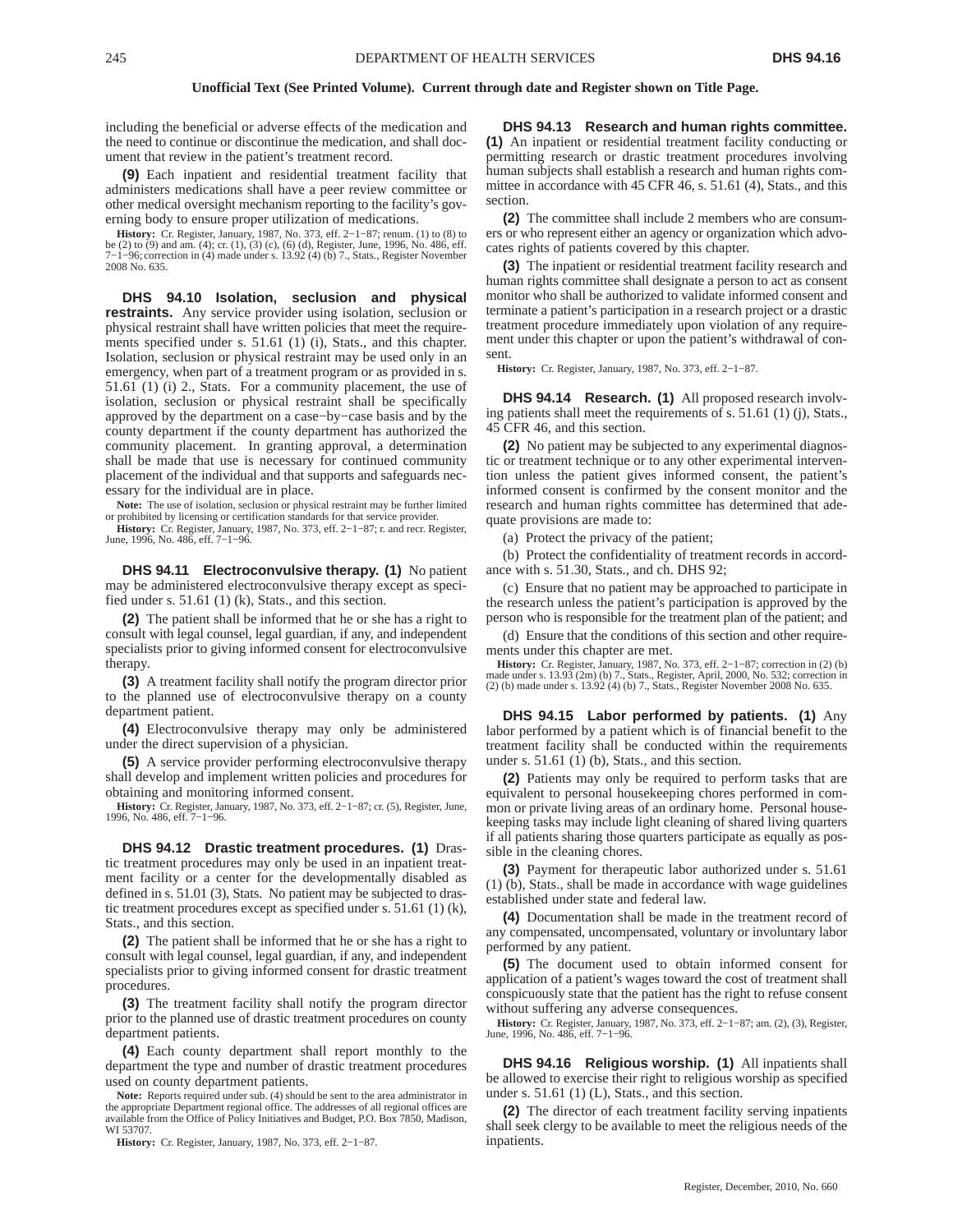**(3)** The director or designee shall make reasonable provision for inpatients to attend religious services either inside or outside the facility, except for documented security reasons, and shall honor any reasonable request for religious visitation by the representative of any faith or religion.

**(4)** Visiting clergy shall have the same access to inpatients as staff clergy except that visiting clergy may be required to work with and be accompanied by staff clergy.

**(5)** A patient whose disruptive behavior interferes with other patients' right to worship shall be removed from worship services. **History:** Cr. Register, January, 1987, No. 373, eff. 2−1−87.

**DHS 94.17 Confidentiality of records.** All treatment records are confidential. A patient or guardian may inspect, copy and challenge the patient's records as authorized under s. 51.30, Stats., and ch. DHS 92.

**History:** Cr. Register, January, 1987, No. 373, eff. 2−1−87; correction made under s. 13.93 (2m) (b) 7., Stats., Register, April, 2000, No. 532; correction made under s. 13.92 (4) (b) 7., Stats., Register November 2008 No. 635.

**DHS 94.18 Filming and taping. (1)** No patient may be recorded, photographed, or filmed for any purpose except as allowed under s. 51.61 (1) (o), Stats., and this section.

**(2)** A photograph may be taken of a patient without the patient's informed consent only for the purpose of including the photograph in the patient's treatment record.

**(3)** The informed consent document shall specify that the subject patient may view the photograph or film or hear the recording prior to any release and that the patient may withdraw informed consent after viewing or hearing the material.

**History:** Cr. Register, January, 1987, No. 373, eff. 2−1−87.

**DHS 94.19 Mail. (1)** Each inpatient shall be allowed to send and receive sealed mail in accordance with s. 51.61 (1) (cm) 1., Stats., and this section.

**(2)** Any inpatient who has been determined indigent under the facility's operating policies shall, upon request, be provided with up to 2 stamped non−letterhead envelopes each week and with non−letterhead stationery and other letter−writing materials.

**(3)** Mail shall be delivered to inpatients promptly by the facility's normal distribution procedures.

**(4)** Upon request of an inpatient or his or her guardian, mail shall be opened by a facility staff member and read to him or her. The initial request shall be documented in the treatment record.

**History:** Cr. Register, January, 1987, No. 373, eff. 2−1−87; correction in (1) made under s. 13.93 (2m) (b) 7., Stats., Register December 2003 No. 576.

**DHS 94.20 Telephone calls. (1)** Inpatients shall be allowed reasonable access to a telephone to make and receive a reasonable number of telephone calls as authorized by s. 51.61 (1) (p), Stats., and this section.

**(2)** Patients shall be permitted to make an unlimited number of private telephone calls to legal counsel and to receive an unlimited number of private telephone calls from legal counsel.

**(3)** (a) Except as provided in par. (b), each inpatient shall be permitted to make a reasonable number of private, personal calls. The number and duration of the calls may be limited for legitimate management reasons, but the facility shall provide every patient the opportunity to make at least one private, personal telephone call per day.

(b) This subsection does not prohibit a facility under s. 980.065, Stats., from recording patients' personal telephone calls or monitoring the resulting recordings.

**(4)** Inpatients who have been determined indigent under a facility's operating policies shall be permitted to make telephone calls under sub. (2), and at least one private, personal call per day free of charge.

**(5)** Treatment facilities shall provide the number of regular or pay telephones necessary to meet requirements of this section, subject to restrictions imposed by local telephone companies regarding installation of pay telephones.

**History:** Cr. Register, January, 1987, No. 373, eff. 2–1–87; am. (1), (3), (4), Regis-<br>ter, June, 1996, eff 7–1–96; CR 00–151: am. (3) Register January 2002 No. 553, eff.<br>2–1–02.

**DHS 94.21 Visitors. (1)** Each inpatient shall be permitted to see visitors each day, as authorized by s. 51.61 (1) (t), Stats., and in accordance with this section.

**(2)** Adequate and reasonably private space shall be provided to accommodate visitors so that severe time limits need not be set on a visit.

**(3)** Every visitor who arrives during normal visiting hours shall be permitted to see the patient unless the patient refuses to see the visitor.

**(4)** The treatment facility may require prior identification of potential visitors and may search visitors but only when there are documented security reasons for screening or searching visitors.

**(5)** Visits may not be limited to less than one hour, except under documented special circumstances.

**History:** Cr. Register, January, 1987, No. 373, eff. 2−1−87.

**DHS 94.22 Voting. (1)** The director of each treatment facility serving inpatients shall ensure that inpatients have an opportunity to vote, unless they are otherwise restricted by law from voting, by:

(a) Surveying all patients 18 years of age or over to ascertain their interest in registering to vote, obtaining absentee ballots and casting ballots. The survey shall be conducted far enough before an election to allow sufficient time for voter registration and acquisition of absentee ballots;

(b) Making arrangements with state and local election officials to register voters and to enable interested inpatients to cast ballots at the facility; and

(c) With a patient's consent, assisting election officials in determining the patient's place of residence for voting purposes.

**(2)** A treatment facility director may not prohibit an inpatient from receiving campaign literature or placing political advertisements in his or her personal quarters and shall permit candidates to campaign during reasonably regulated times at designated locations on facility property.

**History:** Cr. Register, January, 1987, No. 373, eff. 2−1−87.

**DHS 94.23 Discharge of voluntary patients. (1)** When a voluntary inpatient requests a discharge, the facility director or designee shall either release the patient or file a statement of emergency detention with the court as provided under ss. 51.10 (5), 51.13 (7) (b) and 51.15 (10), Stats., and this section.

**(2)** If a voluntary inpatient requests a discharge and he or she has no other living quarters or is in need of other services to make the transition to the community, the following actions shall be taken by the facility director or designee prior to discharge:

(a) Counsel the patient and, when possible, assist the patient in locating living quarters;

(b) Inform the applicable program director, if any, of the patient's need for residential and other necessary transitional services; and

(c) If no living arrangements have been made by the time of discharge, refer the patient to an appropriate service agency for emergency living arrangements.

**History:** Cr. Register, January, 1987, No. 373, eff. 2−1−87.

**DHS 94.24 Humane psychological and physical environment. (1)** CLEAN, SAFE AND HUMANE ENVIRONMENT. Treatment facilities shall provide patients with a clean, safe and humane environment as required under s. 51.61 (1) (m), Stats., and this section.

**(2)** COMFORT, SAFETY AND RESPECT. (a) Staff shall take reasonable steps to ensure the physical safety of all patients.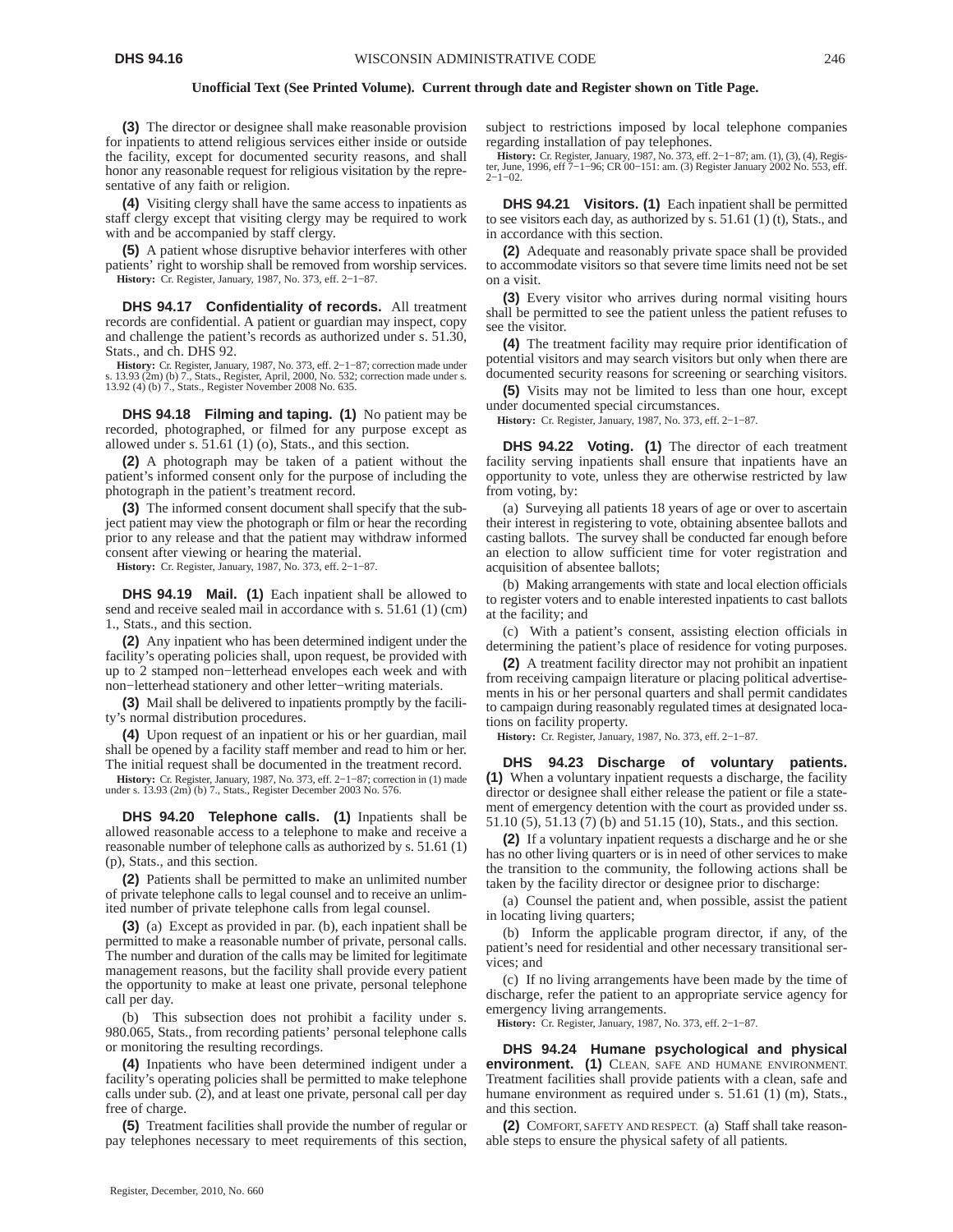(b) Each patient shall be treated with respect and with recognition of the patient's dignity by all employees of the service provider and by all licensed, certified, registered or permitted providers of health care with whom the patient comes in contact.

(c) A treatment facility may fingerprint a patient only if the patient is unknown, has no means of identification, cannot otherwise be identified and fingerprinting is required for identification. This restriction does not apply to patients transferred to the facility under s. 51.35 (3) or 51.37, Stats., or committed under ch. 971 or 975, Stats.

(d) Only inpatients may be subjected to a body search. All body searches shall be conducted as follows:

1. A personal search of an inpatient may be conducted by any facility staff member:

a. Before a patient leaves or enters the security enclosure of maximum security units;

b. Before a patient is placed in seclusion;

c. When there is documented reason to believe the patient has, on his or her person, objects or materials which threaten the safety or security of patients or other persons; or

d. If, for security reasons, the facility routinely conducts personal searches of patients committed under ch. 971 or 975, Stats., patients residing in the maximum security facility at the Mendota mental health institute or a secure mental health unit or facility under s. 980.065, Stats., and persons transferred under s. 51.35 (3) or 51.37, Stats.;

2. A strip search of an inpatient may be conducted:

a. Only in a clean and private place;

b. Except in an emergency, only by a person of the same sex; c. Only when all less intrusive search procedures are deemed inadequate; and

d. Only under circumstances specified under subd. 1. a. to c.;

3. A body cavity search of an inpatient may be conducted:

a. Only in a clean and private place;

b. Only by a physician and, whenever possible, by a physician of the same sex;

c. Only when all less intrusive search procedures are deemed inadequate; and

d. Only under circumstances specified under subd. 1. a. to c.

(e) The room and personal belongings of an inpatient may be searched only when there is documented reason to believe that security rules have been violated, except that searches may be conducted in forensic units, the maximum security facility at the Mendota mental health institute or a secure mental health unit or facility under s. 980.065, Stats., in accordance with written facility policies.

(f) Each inpatient shall be assisted to achieve maximum capability in personal hygiene and self−grooming and shall have reasonable access to:

1. Toilet articles;

2. Toothbrush and dentifrice;

3. A shower or tub bath at least once every 2 days, unless medically contraindicated;

4. Services of a barber or beautician on a regular basis; and

5. Shaving equipment and facilities.

(g) Each patient shall be given an opportunity to refute any accusations prior to initiation of disciplinary action.

(h) No patient may be disciplined for a violation of a treatment facility rule unless the patient has had prior notice of the rule.

(i) 1. Each inpatient shall have unscheduled access to a working flush toilet and sink, except when the patient is in seclusion or for security reasons or when medically contraindicated.

2. Upon request of the patient, the legal guardian of an incompetent patient or the parent of a minor, staff of the same sex shall be available to assist the patient in toileting or bathing.

3. Every patient in isolation or seclusion shall be provided an opportunity for access to a toilet at least every 30 minutes.

(j) Inpatients shall be allowed to provide their own room decorations except that a facility may restrict this right for documented security or safety reasons. Facilities may adopt policies restricting the areas where patients may display sexually explicit or patently offensive room decorations and may prohibit gang−related room decorations.

**(3)** SOCIAL, RECREATIONAL AND LEISURE TIME ACTIVITIES. (a) Inpatients shall be provided access to current newspapers and magazines, and shall have reasonable access to radio and television upon request, except for documented security or safety reasons.

(b) An inpatient shall be allowed individual expression through music, art, reading materials and media except for any limitation that may be necessary for documented security or safety reasons.

(c) Inpatients may not be prevented from acquiring, at their own expense, printed material, a television, a radio, recordings or movies, except for documented security or safety reasons.

(d) Each inpatient shall have reasonable access to his or her own musical instruments and to art and writing supplies, along with reasonable access to appropriate space and supervision for the use of the instruments and supplies, except for documented security or safety reasons.

**Note:** Any denial or restriction of a patient's right to use his or her personal articles is governed by s. DHS 94.05 and s.  $51.61$  (2), Stats.

(e) Each inpatient shall be provided suitable opportunities for social interaction with members of both sexes, except for documented treatment, security or safety reasons.

(f) Each inpatient shall have an opportunity for reasonable and regular access to facilities for physical exercise and shall have an opportunity for access to a variety of appropriate recreational facilities away from the living unit to the extent possible, except for any limitation that may be necessary for documented individual security or safety reasons.

(g) Each inpatient shall be provided an opportunity to be out of doors at regular and frequent intervals, with supervision as necessary, except when health reasons or documented individual security reasons indicate otherwise.

(h) Patients have a right to be free from having arbitrary decisions made about them. To be non−arbitrary, a decision about a client shall be rationally based upon a legitimate treatment, management or security interest.

(i) Inpatients shall be permitted to conduct personal and business affairs in any lawful manner not otherwise limited by statute so long as these do not interfere with the patient's treatment plan, the orderly operation of the facility, security or the rights of other patients.

**(4)** FOOD SERVICE. (a) Each inpatient shall be provided a nutritional diet which permits a reasonable choice of appealing food served in a pleasant manner.

(b) Snacks between meals shall be accessible to inpatients on all living units, except when contraindicated for individual patients.

(c) All inpatients shall be allowed a minimum of 30 minutes per meal and additional time as feasible.

(d) Menu preparation shall take into account customary religious, cultural or strongly−held personal convictions of inpatients.

**History:** Cr. Register, January, 1987, No. 373, eff. 2−1−87; am. (2) (b), (j), (3) (b), (f), (g), cr. (3) (h), renum. (3) (i) from HSS 94.07 (5), Register, June, 1996, No. 486 eff. 7−1−96; emerg. am. (2) (e), eff. 8−15−98**;** am. (2) (d) 1. d. and (e), Register, April, 1999, No. 520, eff. 5−1−99.

**DHS 94.25 Patient funds.** Except as otherwise provided under s. 51.61 (1) (v), Stats., a patient shall be permitted to use the patient's own money as the patient wishes. A service provider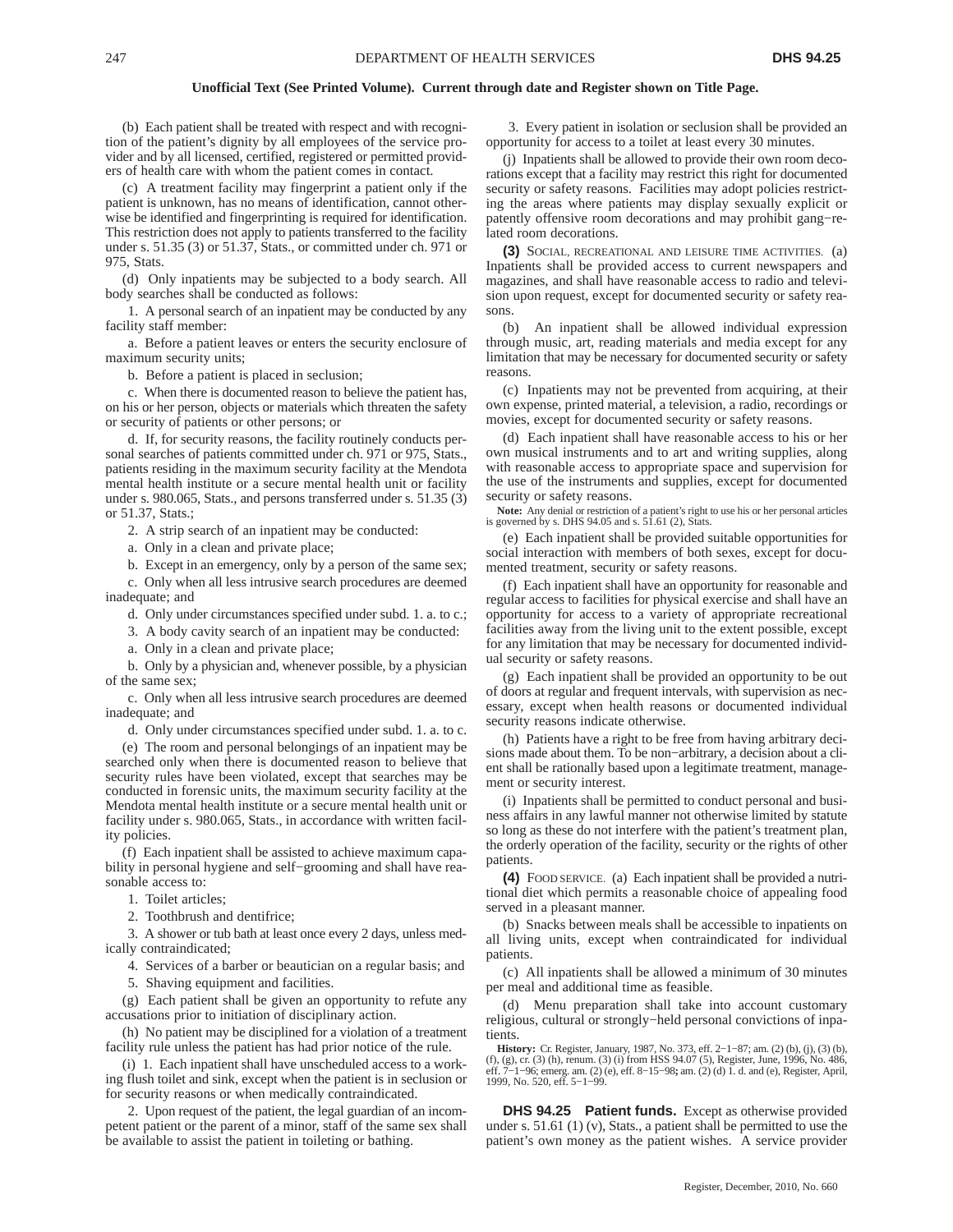holding funds for a patient shall give the patient an accounting of those funds in accordance with s. 51.61 (1) (v), Stats.

**History:** Cr. Register, June, 1996, No. 486, eff. 7−1−96.

**DHS 94.26 Clothing and laundry. (1)** Inpatients shall be permitted to wear their own clothing as authorized under s. 51.61 (1) (q), Stats., and this section.

**(2)** If inpatients do not have enough of their own clothing, they shall be furnished with appropriate noninstitutional clothing of proper size as follows:

(a) There shall be sufficient clothing to allow each patient at least one change of underwear a day and 3 changes of clothing a week; and

(b) There shall be clothing which is appropriate for patients to wear out of doors and on trips or visits in all weather conditions.

**(3)** All inpatients shall be provided with laundry service or, if the patient can use a washer and dryer, with access to washers and dryers. Facilities shall take reasonable measures to prevent the loss of inpatients' clothing during use of laundry services.

**History:** Cr. Register, January, 1987, No. 373, eff. 2−1−87**;** renum. from HSS 94.25, Register, June, 1996, No. 486, eff. 7−1−96.

**DHS 94.27 Storage space. (1)** Each inpatient shall be provided sufficient and convenient space for clothing, toilet articles and other personal belongings, as required under s. 51.61 (1) (r), Stats., and this section.

**(2)** Individual storage space shall be conveniently accessible to the patient, shall accommodate hanging of clothes and shall be lockable or otherwise made secure if requested by the patient.

**(3)** Personal storage space may be searched only if there is documented reason to believe a violation of the facility's security regulations has occurred and the patient is given the opportunity to be present during the search, except in forensic units where routine searches may be conducted in accordance with written facility policies.

**History:** Cr. Register, January, 1987, No. 373, eff. 2−1−87; renum. from HSS 94.26, Register, June, 1996, No. 486, eff. 7−1−96.

**DHS 94.28 Right to file grievances. (1)** A patient or a person acting on behalf of a patient may file a grievance under s. DHS 94.29 procedures with the administrator of a facility or other service provider or with a staff member of the facility or other service provider without fear of reprisal and may communicate, subject to s. 51.61 (1) (p), Stats., with any public official or any other person without fear of reprisal.

**(2)** No person may intentionally retaliate or discriminate against any patient, person acting on behalf of a patient or employee for contacting or providing information to any official or to an employee of any state protection and advocacy agency, or for initiating, participating in or testifying in a grievance procedure or in any action for any remedy authorized by law.

**(3)** No person may deprive a patient of the ability to seek redress for alleged violations of his or her rights by unreasonably precluding the patient from using the grievance procedure established under s. DHS 94.29 or from communicating, subject to any valid telephone or visitor restriction under s. DHS 94.05, with a court, government official, grievance investigator or staff member of a protection and advocacy agency or with legal counsel.

**History:** Cr. Register, June, 1996, No. 486, eff. 7−1−96.

**DHS 94.29 Grievance resolution procedures.** Failure of a treatment facility to comply with any provision of rights under s. 51.61, Stats., or this chapter may be processed as a grievance under s. 51.61 (5), Stats., and subch. III of this chapter.

**History:** Renum. from HSS 94.27 (1) and am., Register, June, 1996, No. 486, eff. 7−1−96.

**DHS 94.30 Compliance assurance. (1)** Each treatment facility director and program director shall ensure that all of his or her employees who have any patient contact are aware of

the requirements of this chapter and of the criminal and civil liabilities for violation of ss. 51.30 (10), 51.61, 146.84, 813.123, 940.22 (2), 940.225, 940.285, 940.295 and 943.20 (3) (d) 6., Stats., and of the protection for reporting violations of rights to licensing agencies under s. 51.61 (10), Stats.

**(2)** In the event that a contracted treatment facility does not comply with an applicable requirement of this chapter, the county department shall notify the department of the specific non−compliance within 7 calendar days of its discovery.

**History:** Cr. Register, January, 1987, No. 373, eff. 2−1−87; renum. from HSS 94.28, Register, June, 1996, No. 486, eff. 7−1−96.

**DHS 94.31 Application of other rules and regulations.** In applying the requirements of this chapter, when a different state rule or federal regulation also applies to the protection of a particular right of patients, the different state rule or federal regulation shall be controlling if it does more to promote patient rights than the counterpart requirement in this chapter.

**History:** Cr. Register, January, 1987, No. 373, eff. 2−1−87; renum. from HSS 94.29, Register, June, 1996, No. 486, eff. 7−1−96.

## **Subchapter III — Standards for Grievance Resolution Procedures**

**DHS 94.40 System requirements. (1)** GRIEVANCE RES-OLUTION SYSTEM REQUIRED. All programs providing services or residential care to persons who need the services or residential care because of mental illness, a developmental disability, alcoholism or drug dependency, as those terms are defined in s. 51.01, Stats., shall have a grievance resolution system which complies with the requirements of this subchapter.

**(2)** WRITTEN POLICIES. A program shall have written policies which provide that:

(a) Staff of the program know and understand the rights of the clients they serve;

(b) Fair, responsive and respectful procedures are available which permit clients to obtain resolution of their grievances within the time frames provided in this subchapter;

(c) Staff and clients are instructed in both the formal procedures by which clients may seek resolution of grievances, and informal methods for resolving client concerns; and

(d) Staff who act as client rights specialists, or private individuals with whom the program contracts for this service, are trained in the procedures required by this subchapter, techniques for resolution of concerns and grievances and the applicable provisions of ch. 51, Stats., ch. DHS 92 and this chapter.

**(3)** CLIENT RIGHTS SPECIALIST. (a) Each program or coalition of programs shall designate one or more persons to act as client rights specialists.

(b) The client rights specialist may be an employee of the program or of one of the programs in a coalition or may be a person under contract to a program or to a coalition of programs.

(c) The client rights specialist assigned to conduct a program level review under s. DHS 94.41 shall not have any involvement in the conditions or activities forming the basis of the client's grievance, or have any other substantial interest in those matters arising from his or her relationship to the program or the client, other than employment.

(d) If at any time during the formal resolution process a grievant wishes to switch to the informal resolution process, and the other parties agree to the switch, the client rights specialist may suspend the formal resolution process and attempt to facilitate a resolution of the matter between the parties without prejudice to positions of the grievant or the program.

(e) If the client chooses to use the informal resolution process and the matter is resolved, the client rights specialist shall prepare a brief report indicating the nature of the resolution and file it with the program manager, with copies to the client, any person acting on behalf of the client pursuant to s. DHS 94.49, and the parent or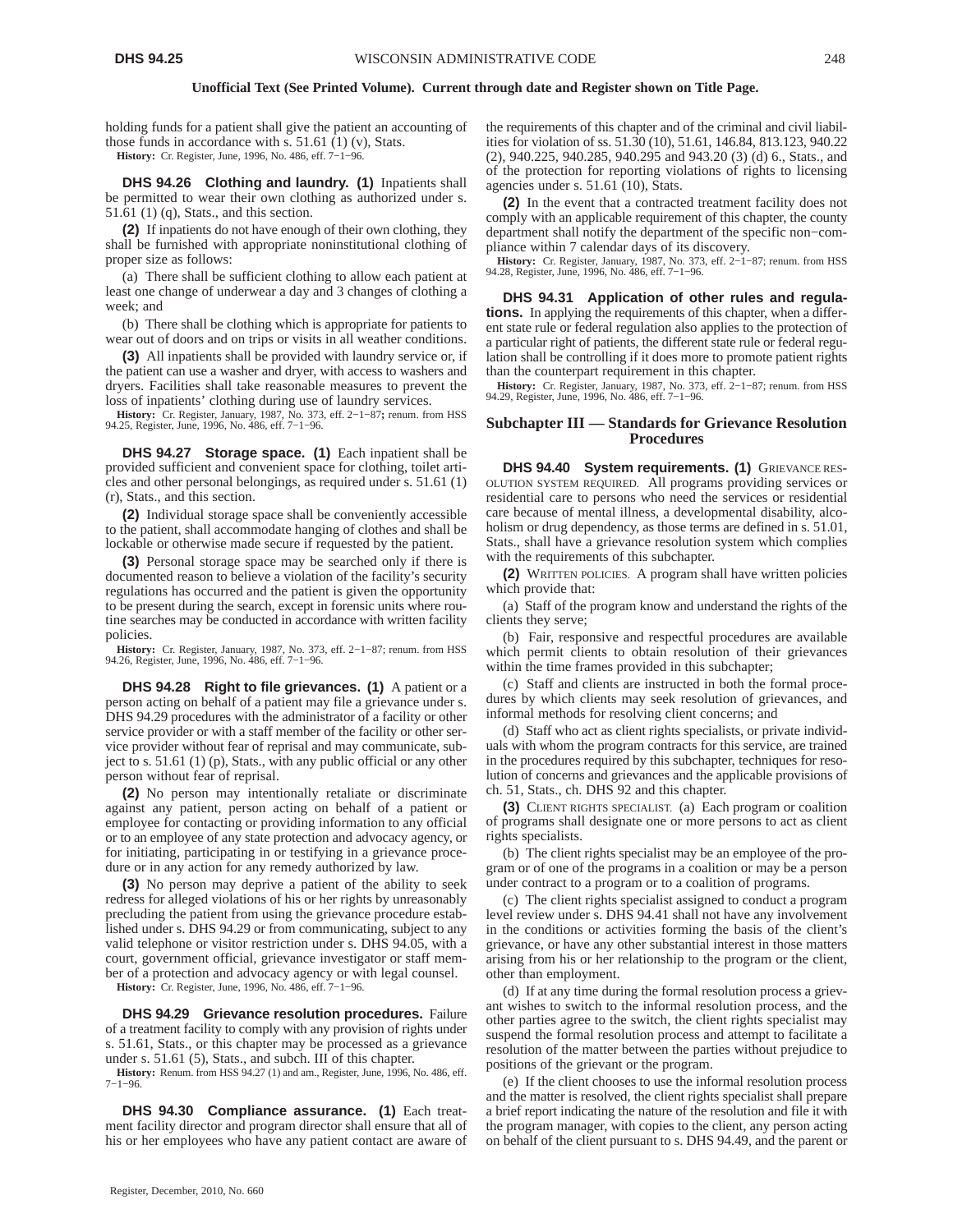guardian of a client if that person's consent is required for treatment.

**(4)** INFORMAL RESOLUTION PROCESS. (a) Each program shall have available a process which offers clients and persons acting on behalf of clients the option of seeking informal resolution of their concerns.

(b) Use of the informal resolution process shall not be a prerequisite for seeking formal relief.

(c) The informal resolution process may be used pending initiation of the formal resolution process or as an adjunct during the formal resolution process.

(d) The informal resolution process shall be adapted to the particular needs and strengths of the clients being served by the program in order to assist them and any persons acting on their behalf to participate in and understand the process as much as possible.

(e) Any applicable time limits of the formal resolution process shall be suspended during the use of the informal resolution process until a grievant indicates that he or she wishes the formal resolution process to begin or until any party requests that the formal resolution process resume.

**(5)** FORMAL RESOLUTION PROCESS. Each program shall have a formal resolution process for program level review of grievances under s. DHS 94.41 which includes:

(a) A process for training client rights specialists and for protecting their neutrality while conducting grievance reviews by establishing conditions which allow them to be objective in their actions, such as not allowing retribution against them for unpopular decisions;

(b) Procedures for:

1. Conducting program level inquiries;

2. Preparing reports that include factual findings, determinations of merit and recommendations for resolving grievances;

3. Completing the review process within the time limits of this subchapter;

4. Maintaining impartiality in the conduct of the inquiry; and

5. Permitting both clients and staff an equal opportunity to be heard during the process;

(c) A method for informing clients and their guardians, parents and advocates about the way grievances are presented and the process by which reviews of grievances are conducted which takes into account any special limitations clients of the program may have and adapts the system to allow clients to participate in the process to the fullest extent possible;

(d) A process for responding to decisions on grievance reviews at any level that provides for rapid and accurate compliance with final determinations as well as orders for interim relief under s. DHS 94.50;

(e) A provision that, at any time, if all parties agree, the formal resolution process and any applicable time limits may be suspended to allow the parties to attempt an informal resolution of the matter under sub.  $(4)$ , facilitated by the individual conducting the review at that level of the process. If time limits are suspended, they shall begin running again upon request of any party that the formal process be resumed.

**(6)** PROTECTIONS FOR CLIENTS AND ADVOCATES. A program shall have policies and procedures in place which provide that no sanctions will be threatened or imposed against any client who files a grievance, or any person, including an employee of the department, a county department or a service provider, who assists a client in filing a grievance.

Note: See s.51.61(5) (d) and (7m), Stats., for the civil and criminal penalties that are available to deal with anyone who threatens action or takes action against a client who files a grievance or against a person who assists a client in filing a grievance.

**(7)** CLIENT INSTRUCTION. As part of the notification of rights required under s. DHS 94.04, each program shall establish specific methods of instruction to help clients and their parents or guardians, if consent by a parent or guardian is required for treatment, understand and use the grievance system.

**History:** Cr. Register, June, 1996, No. 486, eff. 7−1−96; correction in (2) (d) made under s. 13.93 (2m) (b) 7., Stats., Register, April, 2000, No. 532; correction in (2) (d) made under s. 13.92 (4) (b) 7., Stats., Register November 2008 No. 635.

**DHS 94.41 Program level review. (1)** PRESENTATION OF GRIEVANCE. (a) A program shall establish a flexible and open process through which clients and those acting on behalf of clients can present grievances.

**Note:** See DHS 94.49 for grievances presented on behalf of clients, including clients under guardianship.

(b) A grievance may be presented to the program manager or any staff person in writing, orally or by any alternative method through which the client or other person ordinarily communicates.

(c) Whenever possible, a program shall attempt to resolve a grievance at the time it is presented by listening to the nature of the complaint and by making adjustments in operations or conditions that respond to the individual needs of the client.

(d) If a grievance cannot be immediately resolved, the person presenting the issue shall be given the option of using the program's formal or informal resolution process.

(e) If the informal resolution process under s. DHS 94.40 (4) is chosen, any time limits in sub. (5) shall be suspended while the parties work out their differences.

(f) If the formal resolution process under s. DHS 94.40 (5) is chosen, the program shall refer the grievance to a client rights specialist who shall conduct an inquiry and file a report as provided in subs. (2) and (3).

**(2)** INQUIRY BY CLIENT RIGHTS SPECIALIST. (a) Upon receiving a referral, the client rights specialist shall meet with the grievant and the client, if different, and any staff member who may be named in the complaint, identify the matters at issue and explain the process for seeking formal resolution of grievances.

(b) If the grievance was presented orally or through an alternative form of communication, the client rights specialist shall assist the grievant in putting the grievance into writing for use in the ongoing process. A copy of the written grievance shall be given to the grievant and the client, and included in the report.

(c) 1. If there are facts in dispute, the client rights specialist shall conduct an inquiry into the incidents or conditions which are the focus of the grievance.

2. The program manager shall provide the client rights specialist with full access to all information needed to investigate the grievance, all relevant areas of the program facility named in the grievance and all records pertaining to the matters raised in the grievance.

3. The inquiry of the client rights specialist may include questioning staff, the client or clients on whose behalf the grievance was presented, other clients, reviewing applicable records and charts, examining equipment and materials and any other activity necessary in order to form an accurate factual basis for the resolution of the grievance.

(d) When an inquiry requires access to confidential information protected under s. 51.30, Stats., and the client rights specialist conducting the inquiry does not otherwise have access to the information under an exception found in s. 51.30 (4) (b), Stats., the client, or the guardian or parent of the client, if the guardian or parent's consent is required, may be asked to consent in writing to the release of that information to the client rights specialist and other persons involved in the grievance resolution process. The client rights specialist may proceed with the inquiry only if written consent is obtained. If consent for access is not granted, the program shall attempt to resolve the matter through the informal resolution process. The program may include in forms used for presenting written grievances a corresponding provision relating to consent for release of confidential information.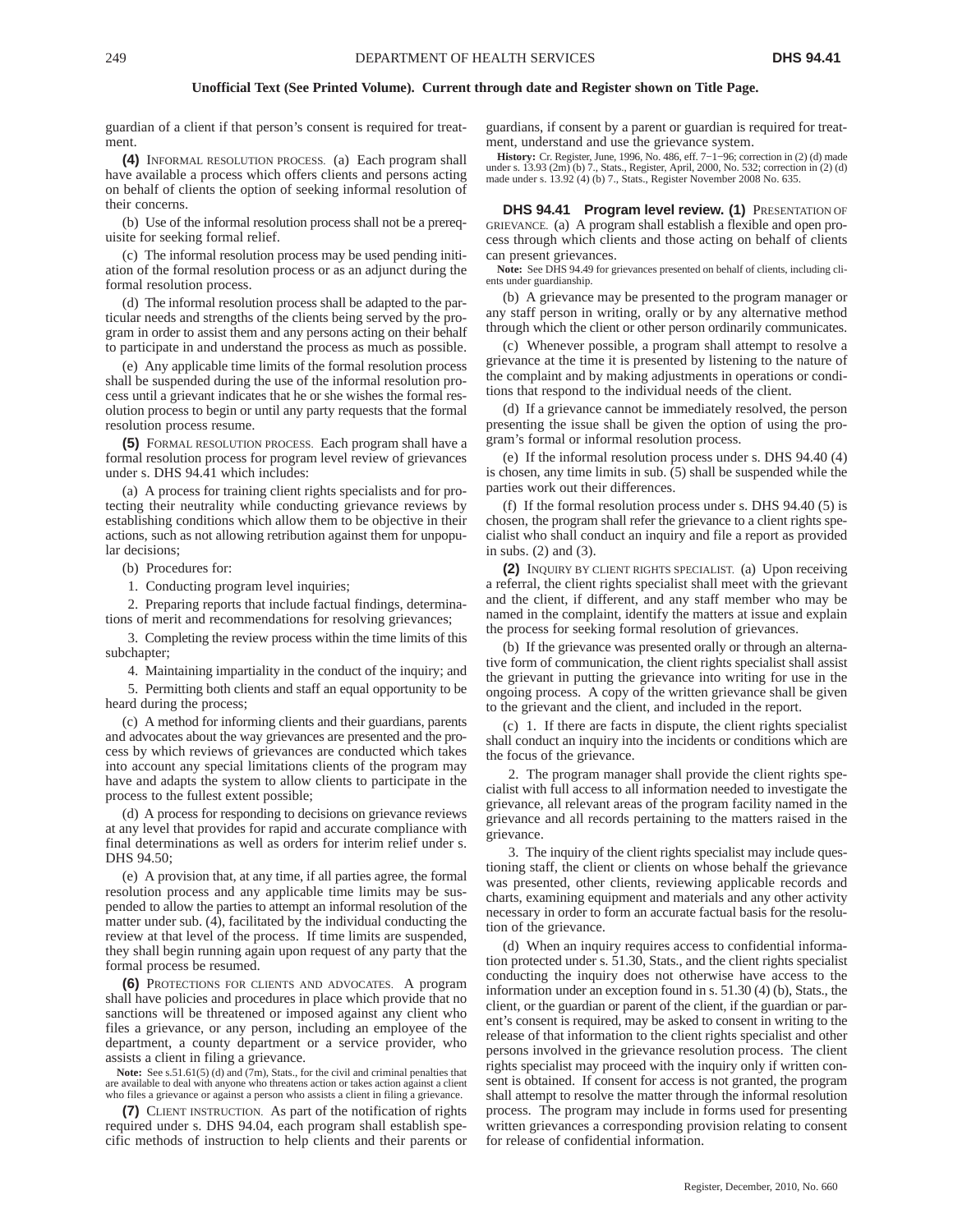(e) The client rights specialist shall maintain the confidentiality of any information about any program client gained during the inquiry, unless specific releases for that information are granted.

(f) With the consent of the grievant, the client rights specialist may suspend the formal resolution process and attempt an informal resolution of the grievance as provided in s. DHS 94.40 (4).

**(3)** REPORT OF CLIENT RIGHTS SPECIALIST. (a) In this subsection:

1. "Founded" means that there has been a violation of a specific right guaranteed to the client under ch. DHS 92 or this chapter or ch. 51, Stats.

2. "Unfounded" means that the grievance is without merit or not a matter within the jurisdiction of ch. DHS 92 or this chapter or s. 51.61, Stats.

(b) When the inquiry under sub. (2) (c) is complete, the client rights specialist shall prepare a written report with a description of the relevant facts agreed upon by the parties or gathered during the inquiry, the application of the appropriate laws and rules to those facts, a determination as to whether the grievance was founded or unfounded, and the basis for the determination.

(c) If the grievance is determined to be founded, the report shall describe the specific actions or adjustments recommended by the client rights specialist for resolving the issues presented. Where appropriate, the recommendation may include a timeline for carrying out the proposed acts and adjustments.

(d) If the grievance is determined to be unfounded, but through the process of the inquiry the client rights specialist has identified issues which appear to affect the quality of services in the program or to result in significant interpersonal conflicts, the report may include informal suggestions for improving the situation.

(e) Copies of the report shall be given to the program manager, the client and the grievant, if other than the client, the parent or guardian of a client if that person's consent is required for treatment, and all relevant staff.

(f) The client rights specialist shall purge the names or other client identifying information of any client involved in the grievance, other than the client directly involved, when providing copies of the report to persons other than the staff directly involved, the program manager or other staff who have a need to know the information.

**(4)** PROGRAM MANAGER'S DECISION. (a) If the program manager, the client, the grievant, if other than the client, and the guardian or parent, if that person's consent is required for treatment, agree with the report of the client rights specialist, and if the report contains recommendations for resolution, those recommendations shall be put into effect within an agreed upon timeframe.

(b) If there is disagreement over the report, the client rights specialist may confer with the client, the grievant, if other than the client, the parent or guardian of the client, if that person's consent is required for treatment, and the program manager or his or her designee to establish a mutually acceptable plan for resolving the grievance.

(c) If the disagreement cannot be resolved through the discussions under par. (b), the program manager or designee shall prepare a written decision describing the matters which remain in dispute and stating the findings and determinations or recommendations which form the official position of the program.

(d) The decision may affirm, modify or reverse the findings and recommendations proposed by the client rights specialist. However, the program manager shall state the basis for any modifications which are made.

(e) The program manager's decision shall be given personally or sent by first class mail to the client and the grievant, if other than the client, the parent or guardian of a client, if that person's consent is required for treatment, and all staff who received a copy of the report of the client rights specialist. The decision shall include a notice which explains how, where and by whom a request for

administrative review of the decision under s. DHS 94.42 (2) may be filed and states the time limit for filing a request for administrative review.

**(5)** TIME LIMITS. (a) *Filing a grievance.* 1. A client or a person acting on the client's behalf shall present a grievance to the client rights specialist, a staff person or the program manager within 45 days of the occurrence of the event or circumstance in the grievance or of the time when the event or circumstance was actually discovered or should reasonably have been discovered, or of the client's gaining or regaining the ability to report the matter, whichever comes last.

2. The program manager may grant an extension of the 45 day time limit for filing a grievance for good cause. In this subdivision, "good cause" may include but is not limited to circumstances in which there is a reasonable likelihood that despite the delay:

a. Investigating the grievance will result in an improvement in care for or prevention of harm to the client in question or other clients in the program; or

b. Failing to investigate the grievance would result in a substantial injustice.

(b) *Processing grievances in non−emergency situations.* In situations in which there is not an emergency, the following time limits apply:

1. A staff person receiving a request for formal resolution of a grievance shall present the request to the program manager or his or her designee as soon as possible but not later than the end of the staff person's shift;

2. The program manager or his or her designee shall assign a client rights specialist to the grievance within 3 business days after the request for formal process has been made;

3. The client rights specialist shall complete his or her inquiries and submit the report under sub. (4) within 30 days from the date the grievance was presented to a program staff person; and

4. A written decision under sub. (4) (e) shall be issued within 10 days of the receipt of the report, unless the client, the grievant, if other than the client, and the parent or guardian of the client, if that person's consent is necessary for treatment, agree to extend this period of time while further attempts are made to resolve the matters still in dispute.

(c) *Processing grievances in emergency situations.* 1. In emergency situations, the following time limits apply:

a. A staff person receiving the request shall immediately present the matter to the program manager or his or her designee;

b. The program manager or designee shall assign a client rights specialist as soon as possible but no later than 24 hours after the request is received;

c. The client rights specialist shall complete the inquiry and submit the report identified in sub. (4) within 5 days from the date the grievance was presented; and

d. A written decision under sub. (4) (e) shall be issued within 5 days of the receipt of the report, unless the client, the grievant, if other than the client, and the guardian or parent of the client, if that person's consent is necessary for treatment, agree to extend this period of time while further attempts are made to resolve the matters still in dispute.

2. If after a preliminary investigation it appears that there is no emergency, the client rights specialist may treat the situation as a non−emergency for the remainder of the process.

**(6)** PROTECTION OF CLIENTS. If the client rights specialist determines that a client or a group of clients is at risk of harm, and the program has not yet acted to eliminate this risk, he or she shall immediately inform the program manager, the county department operating or contracting for the operation of the program, if any, and the office of the department with designated responsibility for investigating client grievances under s. DHS 94.42 (1) (b) 2. of the situation. If the situation continues to place the client or the group of clients at risk, the office designated under s. DHS 94.42 (1) (b)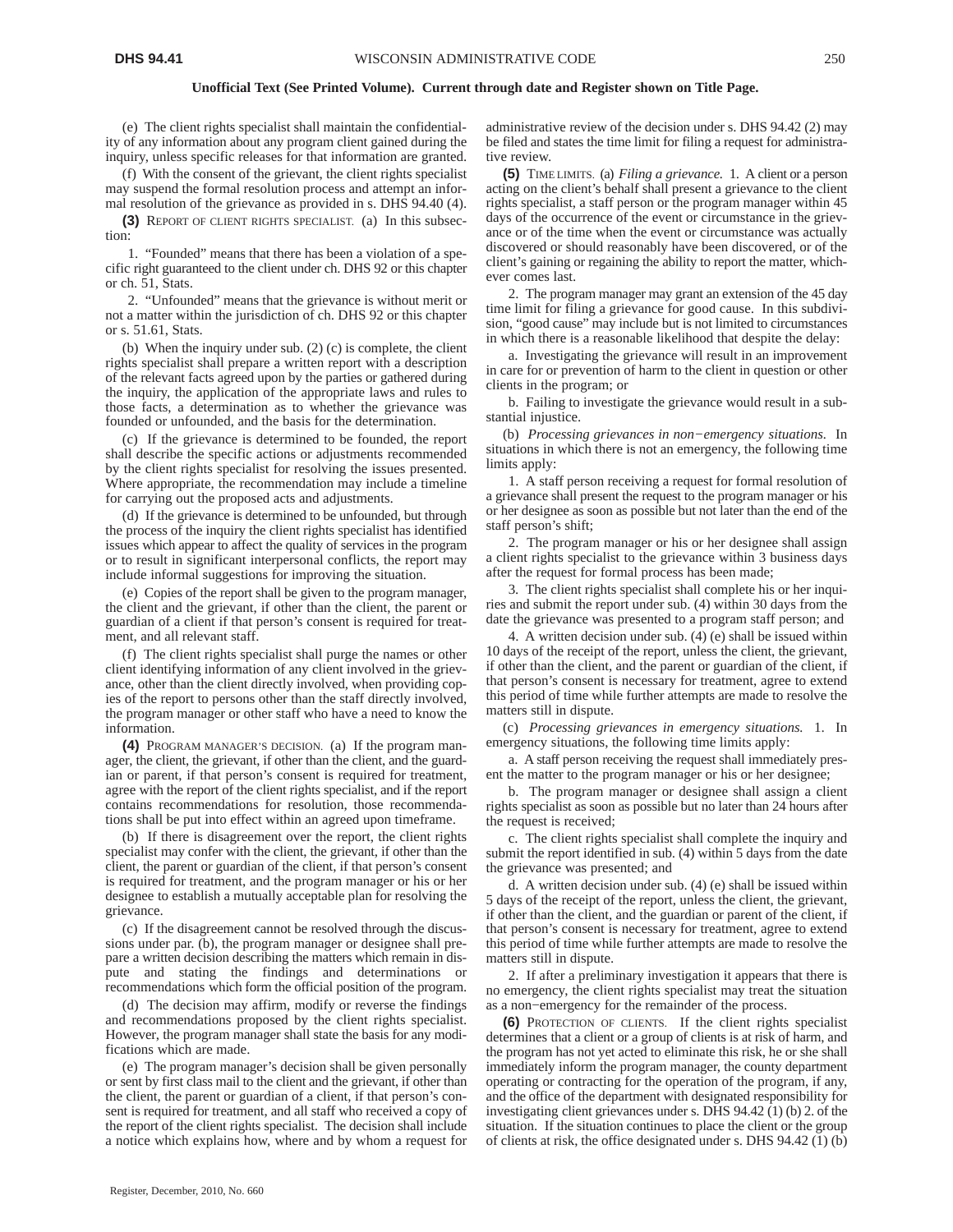2. shall take immediate action to protect the client or clients, pending further investigation.

**History:** Cr. Register, June, 1996, No. 486, eff. 7−1−96; corrections in (3) (a) 1. and 2. made under s.  $13.93$  (2m) (b) 7., Stats., Register, April, 2000, No. 532; corrections in (3) (a) 1. and 2. made under s.  $13.92$  (4) (b) 7., Stats., Register November 2008 No. 635.

**DHS 94.42 Administrative review by county or state. (1)** RESPONSIBILITY FOR ADMINISTRATIVE REVIEW. (a) 1. For a program operated by a county department or under contract with a county department, a requested administrative review of the program manager's decision under s. DHS 94.41 (4) (e) shall be conducted by the director of the county department.

2. The director of a county department may conduct administrative reviews or may designate a specific person or persons from the county department's staff to conduct administrative reviews at the county level. If a staff person is designated to carry out a review, he or she shall prepare a final report for the approval of the director.

(b) 1. For a program operating independently of a county department, including a program operated by a state agency, a requested administrative review shall be carried out by the office of the department with responsibility for investigating client grievances as provided in subd. 2.

2. The secretary shall designate a unit or office of the department to be responsible for conducting state level administrative reviews. The supervisor of the unit or office shall assign a specific staff person to act as grievance examiner for a review brought directly to the state from a program under subd. 1. or for a review brought to the state following a county level review under s. DHS 94.43. This office shall also be responsible for investigating complaints under s. DHS 94.51 relating to the existence or adequacy of grievance resolution systems.

**(2)** REQUEST FOR ADMINISTRATIVE REVIEW. (a) A request for administrative review of a program manager's decision shall state the basis for the grievant's objection and may include a proposed alternative resolution.

(b) 1. A request for administrative review may be made in writing, orally or through a person's alternative means of communication to the program manager by the grievant, the client, if other than the grievant, or the client's parent or guardian, if that person's consent is necessary for treatment.

2. If the request is made orally or through an alternative mode of communication, the program manager shall prepare a written summary of the request.

(c) When an administrative review is requested, the program manager shall transmit a copy of the original grievance, the report of the client rights specialist, the written decision and the request for review to the director of the county department or the state grievance examiner, as appropriate.

**(3)** SWITCH TO INFORMAL RESOLUTION PROCESS. At any time, if all parties agree, the formal resolution process and any applicable time limits may be suspended to allow the parties to attempt an informal resolution of the matter under s. DHS 94.40 (4), facilitated by the individual conducting the review at that level of the process. If time limits are suspended, they shall begin running again upon request of any party that the formal resolution process be resumed.

**(4)** GATHERING OF INFORMATION AND PREPARATION OF REPORT. (a) *Consideration of report and decision.* The individual conducting the administrative review shall consider the report of the client rights specialist and the decision of the program manager, but shall independently render an opinion by applying the appropriate provisions of ch. 51, Stats., ch. DHS 92 and this chapter to the facts and circumstances of the grievance.

(b) *Gathering of additional information.* 1. If the state grievance examiner or county director, or his or her designee, determines that additional information is necessary to complete the review, or if the client or person acting on behalf of the client has made a reasonable allegation that the findings of fact by the client rights specialist or the program manager are inaccurate, further inquiry into the circumstances underlying the grievance may be made, including but not limited to personal interviews, telephone calls and inspection of equipment, facilities, records, documents and other physical or written materials which may be relevant.

2. Individuals gathering information in support of an administrative review shall have access to all relevant areas of the facility or other program named in the grievance during ordinary business hours or any other times specifically referenced in the original grievance, and shall have access to all records pertaining to the grievance.

3. If requested by the client or other grievant, the individual conducting the administrative review shall contact the client or other grievant.

4. If the circumstances underlying the grievance require an examination of clinical services, including but not limited to psychotherapeutic treatment, behavioral interventions and the administration of medication, the individual conducting the review may request that consultation on the matters in question be provided by an independent clinician with the experience and training appropriate for the inquiry.

(c) *Report.* 1. The individual conducting the review shall prepare a written report with findings of fact, conclusions based on upon the findings of fact and a determination of whether the grievance was founded or unfounded as defined in s. DHS 94.41 (3) (a).

If the review has been carried out by a staff person designated by the county director, the staff person shall submit a draft report to the county director who shall issue a written decision in the matter.

3. If the review has been conducted by a grievance examiner appointed under sub. (1) (b) 2., the report by the grievance examiner shall constitute the administrative decision at the state level.

4. If the grievance is determined to be founded, the decision shall identify the specific actions or adjustments to be carried out to resolve the grievance.

5. If the grievance is determined to be unfounded, the decision shall dismiss the grievance, pending any further request for review.

**(5)** DISTRIBUTION OF COUNTY DIRECTOR DECISION. (a) Copies of the decision by the county director shall be given personally or sent by first class mail to the program manager, the client, the grievant if other than the client, the client rights specialist, the parent or guardian of the client, if that person's consent is required for treatment, all staff who received a copy of the program manager's decision, and the office of the department designated under sub. (1) (b) 2.

(b) If the parties agree with the decision, any recommendations shall be put into effect as soon as possible.

(c) If there is a disagreement over the decision, the parties may confer in a meeting facilitated by the individual conducting the review in an attempt to establish a mutually acceptable plan for resolving the grievance. Any applicable time limits shall be suspended while the parties confer, but shall begin running again if either party indicates a desire to resume the formal resolution process.

(d) The county director's decision shall include a notice to the client and the program director which explains how and where a state level review of the decision can be requested under s. DHS 94.43 and the time limits within which a request for further review must be filed.

(e) Any party shall have 14 days from the date the party receives a county director's decision under par. (a) to request a state level review under s. DHS 94.43 of the county director's decision.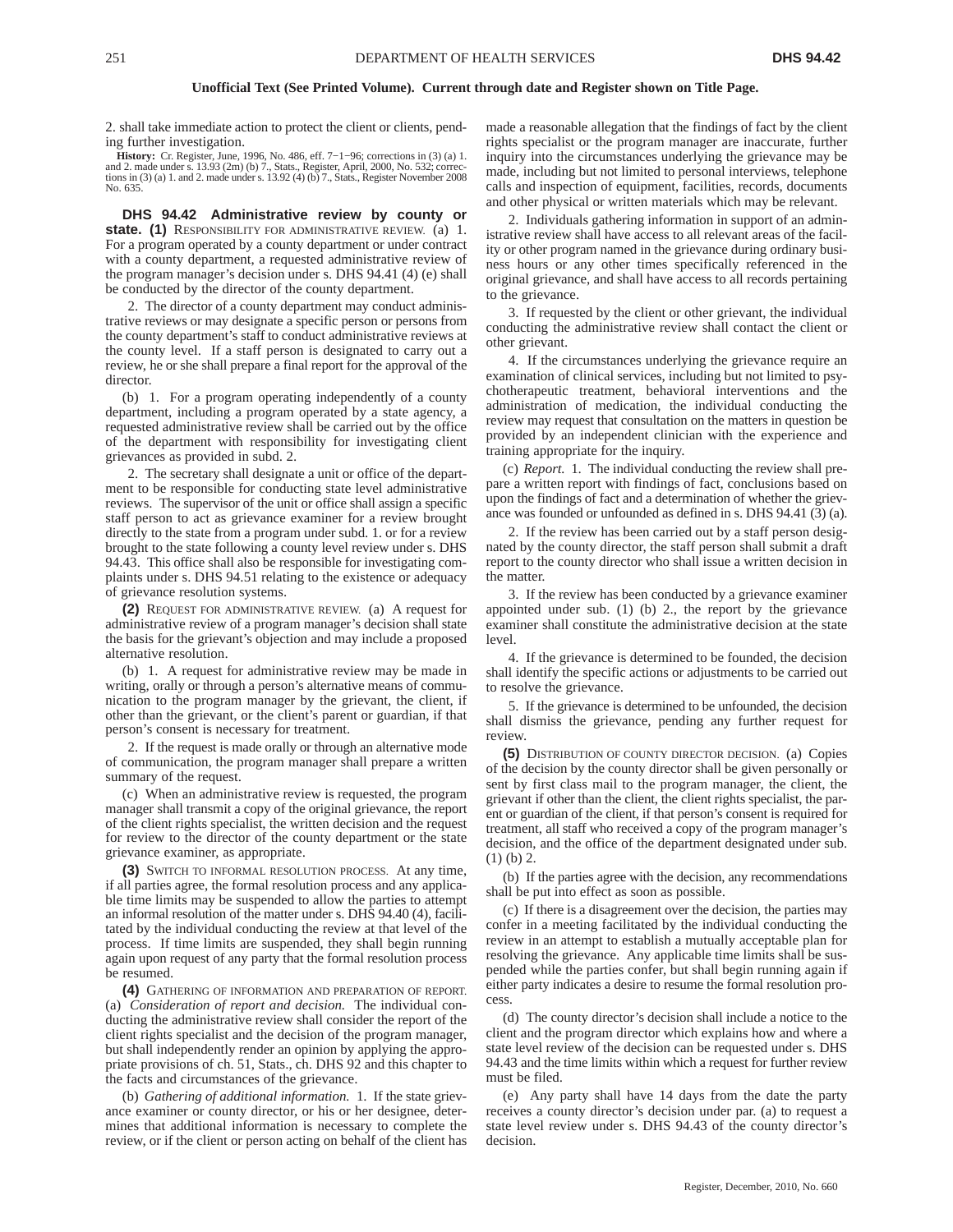**(6)** DISTRIBUTION OF STATE GRIEVANCE EXAMINER DECISION. (a) Copies of the decision by the state grievance examiner shall be given personally or sent by first class mail to the program manager, the client, the grievant, if other than the client, the client rights specialist, the parent or guardian of a client, if that person's consent is required for treatment, and all staff who received a copy of the program manager's decision.

(b) If the program manager, the client and the person acting on behalf of the client, if any, agree with the decision, any recommendations shall be put into effect as soon as possible.

(c) If there is disagreement over the decision, the parties may confer in a meeting facilitated by the state grievance examiner in an attempt to establish a mutually acceptable plan for resolving the grievance. Any applicable time limits shall be suspended while the parties confer, but shall begin running again if either party indicates a desire to resume the formal resolution process.

(d) The decision shall include a notice to the parties which tells how and where to request final state review under s. DHS 94.44 and states the time limits within which any request for final state review must be made.

**(7)** TIME LIMITS. (a) *Request for review.* A grievant shall have 14 days from the date he or she received the written decision of the program manager under s. DHS 94.41 (4) (e) to request an administrative review.

(b) *Review in non−emergency situations.* 1. In situations in which there is not an emergency, the following time limits apply:

a. The program manager or his or her designee shall, upon receipt of a request for review, transmit by first class mail the materials identified in sub. (2) (c) to the county director or the office of the department designated under sub. (1) (b) 2., as appropriate, within 7 days of receiving the request; and

b. The written decision on the review shall be issued within 30 days after the request for review was presented to the program manager.

2. The county director or the state grievance examiner in non− emergency situations may extend the time limit for completing the administrative review for up to 30 additional days with the consent of the program director, the client and the grievant, if other than the client, or upon a showing that additional time is necessary to complete the inquiry or evaluation of the matters presented for review.

(c) *Review in emergency situations.* 1. In emergency situations, the following time limits apply:

a. The program manager or his or her designee shall, upon receipt of a request for review, transmit by overnight mail the materials identified in sub. (2) (c) to the county director or the office of the department designated under sub. (1) (b) 2., as appropriate, within 3 business days of receiving the request; and

b. The written decision on the review shall be issued within 10 days after the request for review was presented to the program manager.

2. If after a preliminary investigation it appears that there is no emergency, the state grievance examiner or county director may treat the situation as a non−emergency for the remainder of the process.

**(8)** PROTECTION OF CLIENTS. If the state grievance examiner or county director determines that a client or group of clients is at risk of harm, and the program has not yet acted to eliminate this risk, he or she shall take immediate action to protect the client or clients, pending further investigation.

**(9)** PROTECTION OF CLIENT CONFIDENTIALITY. The county director or state grievance examiner shall purge the names or other client identifying information of any client involved in the grievance, including the client directly involved, when providing copies of the decision to persons other than the client or a person acting on the client's behalf, the parent or guardian of the client, the staff directly involved, or the program manager or other staff who have a need to know the information.

**History:** Cr. Register, June, 1996, No. 486, eff. 7−1−96; correction in (4) (a) made under s. 13.93 (2m) (b) 7., Stats., Register, April, 2000, No. 532; correction in (4) (a) made under s. 13.92 (4) (b) 7., Stats., Register November 2008 No. 635.

**DHS 94.43 State level review of county administrative decision. (1)** REQUEST FOR REVIEW. (a) For a program operated by or under contract with a county department, if the program manager, the client or the grievant, if other than the client, disagrees with the decision of the county director under s. DHS 94.42 (5), that person may seek a review of the decision by the office or unit designated by the secretary under s. DHS 94.42 (1) (b) 2.

(b) If a grievant wishes to seek a state review of the county director's decision, he or she shall make the request to the program manager. The program manager shall forward the request and supporting materials to the office or unit designated under s. DHS 94.42 (1) (b) 2. in the same manner as provided in s. DHS 94.42 (2) (c), with a copy sent by first class mail to the county director. All other parties shall make their request to the office or unit designated under s. DHS 94.42 (1) (b) 2., with copies of the request given personally or sent by first class mail to the other parties.

**(2)** PROCEDURES AND TIME LIMITS. State review of a decision of a county director shall be conducted in the same manner and under the same time limits as an administrative review of a program operating independently of a county department under s. DHS 94.42.

**(3)** DISTRIBUTION OF DECISION. Copies of the decision by the state grievance examiner shall be given personally or sent by first class mail to the program manager, the client, the grievant, if other than the client, the county director, the client rights specialist and the client's parent or guardian if that person's consent is required for treatment.

**(4)** NOTICE OF RIGHT TO FINAL STATE REVIEW. The decision shall include a notice which explains how and where and under what time limits a party who disagrees with the decision of the state grievance examiner may seek final state review of the grievance under s. DHS 94.44.

**(5)** PROTECTION OF CLIENT CONFIDENTIALITY. The state grievance examiner shall purge the names or other client identifying information of any client involved in the grievance, including the client directly involved, when providing copies of the decision to persons other than the client, or a person acting on behalf of the client, the parent or guardian of the client, the staff directly involved, or the program manager or other staff who have a need to know the information.

**History:** Cr. Register, June, 1996, No. 486, eff. 7−1−96.

**DHS 94.44 Final state review. (1)** DESIGNATION OF ADMINISTRATOR. The secretary of the department shall designate a specific division administrator or administrators to conduct final reviews of client grievances.

**(2)** REQUEST FOR REVIEW. (a) A grievant seeking final state review shall present his or her request to the program manager who shall transmit the request to an administrator designated under sub. (1) along with copies of the original grievance and all prior decisions and reports.

(b) A request by a program manager or county director for final state review shall be presented to the designated administrator or administrators on forms provided by the department and include with the request copies of the original grievance and all subsequent decisions and reports. A copy of the request for review shall be sent by first class mail to all other parties, including the client and the grievant, if other than the client.

(c) A request shall describe the portion or portions of the prior decision with which the party disagrees, the basis for the disagree-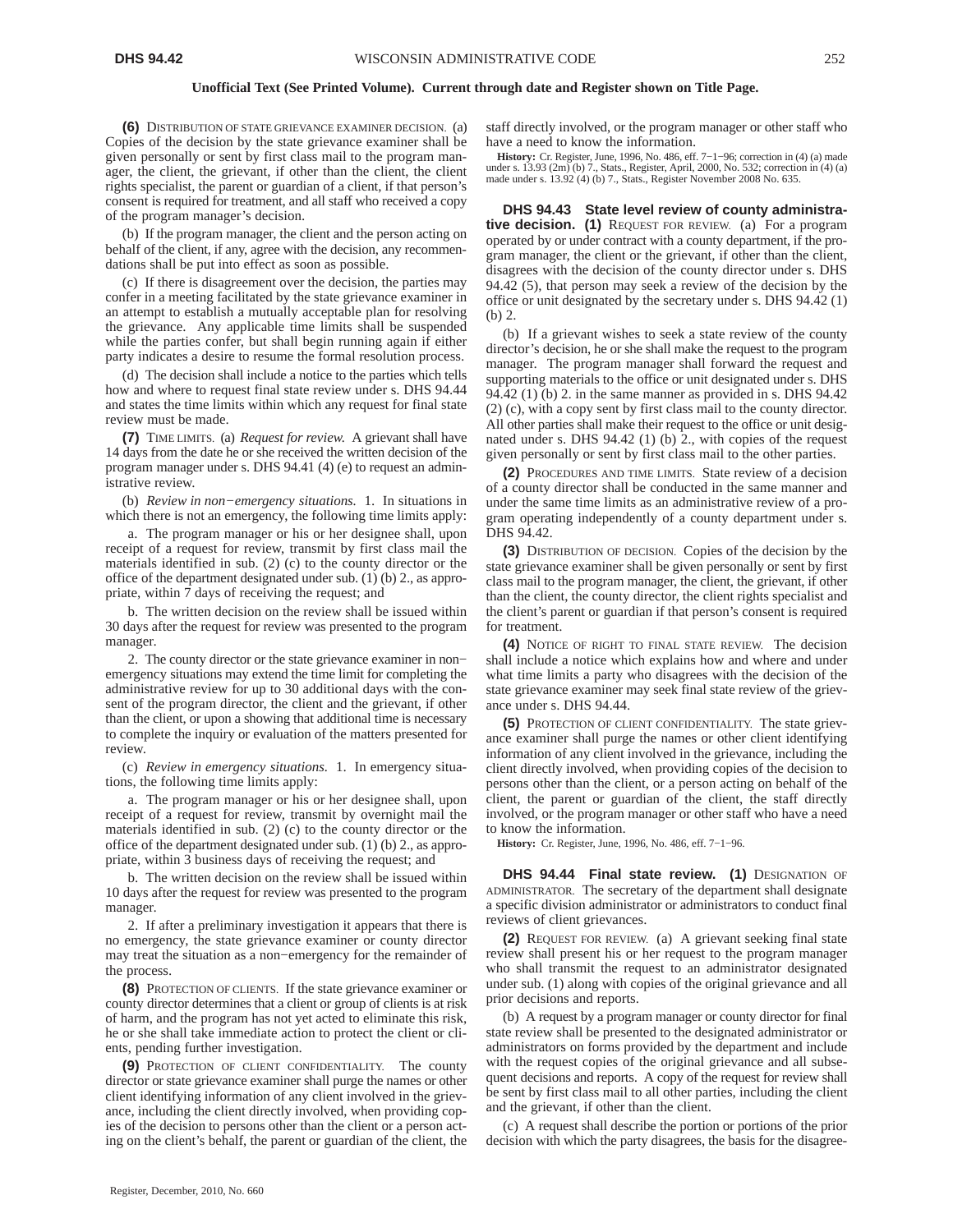ment and any arguments or additional information the party wishes the department to consider.

(d) If the grievant is unable to prepare a written request for final state review, the program manager or his or her designee shall assist in completing the necessary forms.

**(3)** INFORMATION FOR REVIEW. The administrator conducting the final state review may request that additional information be submitted by any party or may conduct the final review based solely on the information already received.

**(4)** FINAL ADMINISTRATIVE DETERMINATION. (a) The administrator shall prepare a final administrative determination for resolution of the grievance.

(b) The administrator shall affirm the prior decision unless it is contrary to state statutes or administrative rules.

(c) If the administrator determines that the prior decision should be modified or reversed, he or she shall state the basis for the modification or reversal and shall include in the final administrative determination specific instructions for carrying out any acts or adjustments being ordered to resolve the grievance and the timelines for carrying them out.

**(5)** DISTRIBUTION OF DECISION. (a) Copies of the decision shall be sent by first class mail to the grievance examiner, the county director, if the program was operated by or under contract with a county department, the program manager, the client, the grievant, if other than the client, the client rights specialist, the parent or guardian of a client, if that person's consent is required for treatment, and all staff who received a copy of the state grievance examiner's decision..

(b) The decision shall contain a notice to the parties that there is no further administrative appeal beyond this stage. The grievant shall be advised of the client's right to pursue additional consideration of the matter by bringing action in a court under s. 51.61 (7), Stats.

**(6)** TIME LIMITS. (a) *Request for review.* A party shall have 14 days from the date he or she receives the written decision by the state grievance examiner under s. DHS 94.42 (6) or 94.43 to request a final state review.

(b) *Non−emergency situations.* 1. In situations in which there is not an emergency, the following time limits apply:

a. The program manager or his or her designee shall, upon receipt of the request for review by a grievant, transmit by first class mail the materials identified in sub. (2) (a) to the administrator designated under sub. (1) within 7 days of receiving the request;

b. Other parties shall transmit by first class mail their request for review along with all of the materials directly to the department administrator within 14 days of receiving the decision of the state grievance examiner; and

c. The designated department administrator shall issue a final decision on the review within 30 days after the request for review was presented to the program manager by the grievant or a request for review by any other party was received by the designated department administrator.

2. The department administrator in non−emergency situations may extend the time limit for completing the administrative review for up to 30 additional days with the approval of the program director, the client and the grievant, if other than the client, or upon a showing that additional time is necessary to complete the inquiry or evaluation of the matters presented for review.

(c) *Emergency situations.* 1. In emergency situations, the following time limits apply:

a. The program manager or his or her designee shall, upon receipt of the request for review by a grievant, transmit by overnight mail the materials identified in sub. (2) (a) to the administrator designated under sub. (1) within 3 business days of receiving the request.

b. Other parties shall transmit by overnight mail their request for review along with all of the materials directly to the department administrator within 7 days of receiving the decision of the state grievance examiner; and

c. The final decision on the review shall be issued within 10 days after the request for review was presented to the program manager by the grievant or a request for review by any other party was received by the department administrator.

2. If after a preliminary investigation it appears that there is no emergency, the department administrator may treat the situation as a non−emergency for the remainder of the process.

**(7)** PROTECTION OF CLIENTS. If the department administrator determines that a client or group of clients continues at risk of harm and the program has not yet acted to eliminate this risk, he or she shall take immediate action to protect the client or clients, pending further investigation.

**(8)** PROTECTION OF CLIENT CONFIDENTIALITY. The department administrator shall purge the names or other client identifying information of any client involved in the grievance, including the client directly involved, when providing copies of the decision to persons other than the client or a person acting on behalf of the client, the parent or guardian of the client, the staff directly involved, or the program manager or other staff who have a need to know the information.

**History:** Cr. Register, June, 1996, No. 486, eff. 7−1−96.

**DHS 94.45 Program coalitions. (1)** A group of programs may form a coalition to operate a combined grievance resolution system in order to share the costs of operating the system and to increase the independence and expertise of the individuals acting as client rights specialists.

**(2)** The coalition may establish a common process for conducting program level reviews and for offering informal resolution services, or may identify specific variations of the process as it applies to each coalition member, so long as each variation complies with this subchapter.

**(3)** The programs in the coalition may agree to share the costs of training existing staff to act as client rights specialists or may jointly contract with one or more private individuals to provide this service upon request for any member of the coalition.

**(4)** A coalition shall operate in accordance with a written agreement signed by the member programs. The terms of the agreement shall provide for meeting the requirements of this subchapter in the operation of the grievance resolution system and for maintaining the impartiality of the client rights specialist.

**History:** Cr. Register, June, 1996, No. 486, eff. 7−1−96.

**DHS 94.46 Multiple grievances by one client. (1)** When a client or a person acting on behalf of a client has presented multiple grievances involving a variety of circumstances, the client rights specialist may establish an expanded timetable with specific priorities for investigating the allegations in a manner which appears most likely to deal with the issues in an efficient manner while addressing the most serious allegations first. This timetable may exceed the time limits in this subchapter, but shall include reasonable time limits for completing the investigation of each grievance. The client rights specialist shall notify the client or person acting on behalf of the client and the program manager of the timetable and priorities for resolution of multiple grievances within 10 days after beginning the inquiry.

**(2)** If there is an objection to the proposed timetable or priorities, the client rights specialist shall attempt to reach an informal resolution of the objection. If the client, person acting on behalf of the client or the program manager continues to object, that person may request a review of the issue by the county department or the state grievance examiner, whichever would normally hear an appeal of the program level review. In the absence of a request,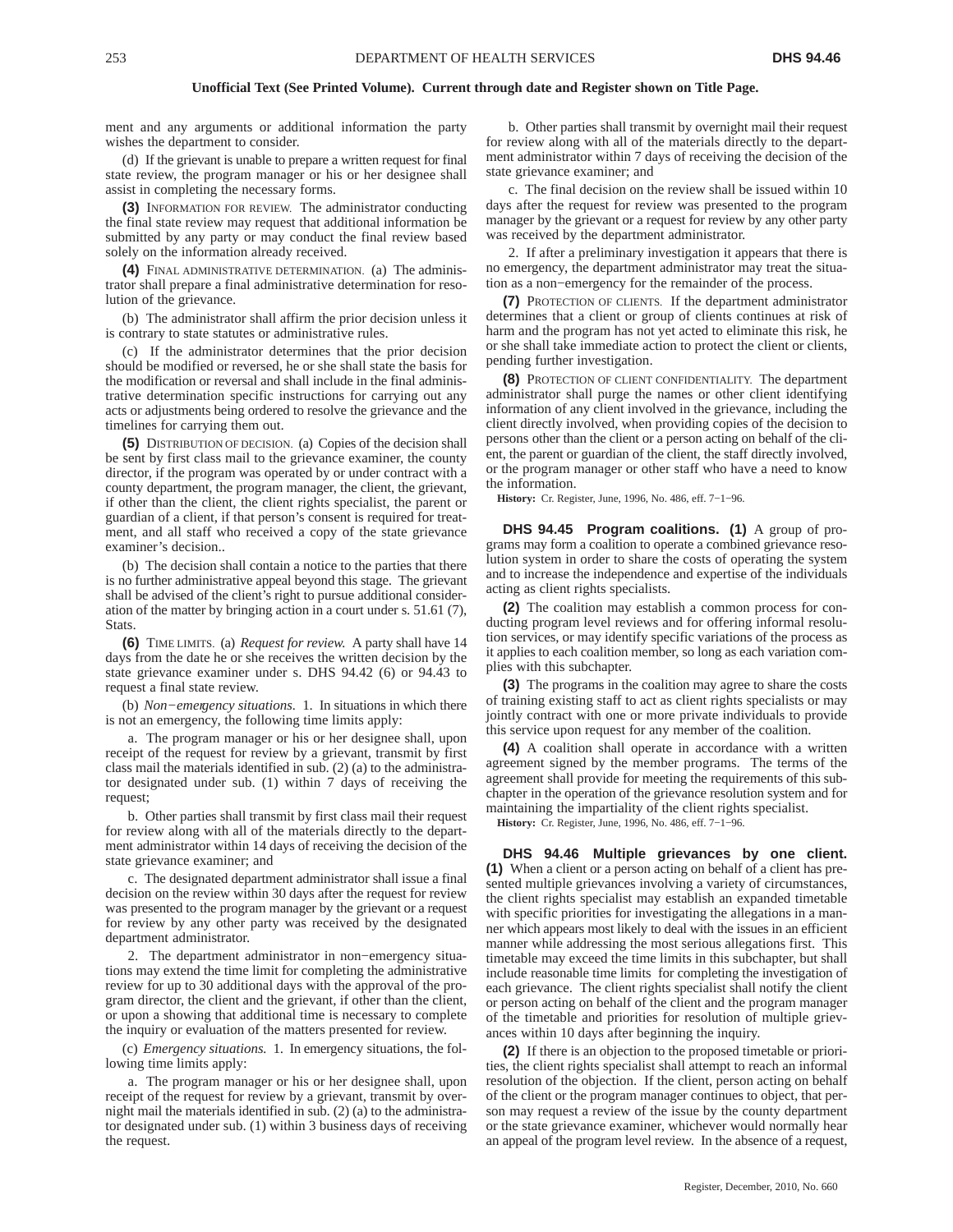the timetable and priorities established by the client rights specialist shall be controlling.

**History:** Cr. Register, June, 1996, No. 486, eff. 7−1−96.

**DHS 94.47 Related grievances by several clients. (1)** When 2 or more clients have presented individual grievances involving the same circumstances or a related group of circumstances relating to a single program, the client rights specialist may conduct the investigation as if it were one grievance.

**(2)** If the client rights specialist believes the investigation of the grievance will require more time to complete than is allowed under the time limits established in this subchapter, the client rights specialist shall establish a reasonable time limit for completing the investigation. The client rights specialist shall notify the clients, any person or persons acting on their behalf and the program manager of the time limit within 10 days after beginning the inquiry.

**(3)** If there is an objection to the proposed time limit for completing the investigation, the client rights specialist shall attempt to reach an informal resolution of the objection. If a client, any person acting on behalf of any of the clients or the program manager continues to object, that person may request a review of the issue by the county department or the state grievance examiner, whichever would normally hear an appeal of the program level review. In the absence of a request, the timetable established by the client rights specialist for completing the investigation shall be controlling.

**History:** Cr. Register, June, 1996, No. 486, eff. 7−1−96.

**DHS 94.48 Grievances involving several programs. (1)** If a client has presented the same grievance against several programs, each of which would ordinarily use a different client rights specialist, the client rights specialists from all the programs named in the grievance may:

(a) Jointly conduct the investigation;

(b) Delegate the task to one or more of the client rights specialists involved; or

(c) Refer the matter to the county department or the office of the department with jurisdiction over the services offered by the program for an immediate county or first state review.

**(2)** If the client rights specialist or specialists believe the investigation of the grievance will require more time to complete than is allowed under the time limits established in this subchapter, the client rights specialist or specialists shall establish a reasonable time limit for completing the investigation. The client rights specialist or specialists shall notify the client, any person acting on the client's behalf and the program manager of the time limit within 10 days after beginning the inquiry.

**(3)** If there is an objection to the proposed time limit for completing the investigation, the client rights specialist shall attempt to reach an informal resolution of the objection. If the client, person acting on behalf of the client or the program manager continues to object, that person may request a review of the issue by the county department or the state grievance examiner, whichever would normally hear an appeal of the program level review. In the absence of a request, the time limit established by the client rights specialist or specialists for completing the investigation shall be controlling.

**History:** Cr. Register, June, 1996, No. 486, eff. 7−1−96.

**DHS 94.49 Grievances presented on behalf of clients. (1)** Any person who is aware of a possible violation of a client's rights under ch. 51, Stats., ch. DHS 92 or this chapter may present a grievance on behalf of the client.

**(2)** When a grievance is presented on behalf of a client by someone other than the client's parent or guardian, and the parent or guardian's consent is required for treatment, the client rights specialist shall meet with the client and the client's parent or guardian, to determine if the client or the client's parent or guardian, as appropriate, wishes the grievance investigated and resolved through the formal resolution process.

**(3)** If the client or, when the parent's or guardian's consent is required for treatment, the parent or guardian is opposed to using the formal resolution process, the client rights specialist may proceed with the investigation only if there are reasonable grounds to believe that failure to proceed may place the client or other clients at risk of physical or emotional harm. If there is no parent or guardian, or that person is not available, and the client is unable to express an opinion, the client rights specialist shall proceed.

**(4)** Where a grievance is filed on behalf of a client by a person who does not have a right to information about the client because of confidentiality statutes, the person may only receive confidential information as part of the investigation or resolution of the grievance with the informed consent of the client or his or her guardian, if there is one, the parent of a client who is under the age of 18, if the parent's consent is required for a release of information, or pursuant to an order of a court with jurisdiction over matters relating to the client under ch. 48, 51 or 55, Stats.

**(5)** In the absence of this consent, a person presenting a grievance on behalf of a client shall be informed of the determination of the client rights specialist and decision of the program manager, if any, regarding the merit of the grievance, but if the text of the determination contains confidential information to which the person is not privileged or for which a release has not been obtained, the text may not be disclosed to the person.

**(6)** (a) A person presenting a grievance on behalf of a client may request additional review of an adverse decision, up to and including final state review under s. DHS 94.44.

(b) If the client is opposed to requesting additional review, or when the parent or guardian's consent is required for treatment and the parent or guardian is opposed to requesting additional review, the reviewing officer may only proceed if the person presenting the grievance provides sufficient information to demonstrate that there are reasonable grounds for believing that failure to proceed may place the client or other clients at risk of physical or emotional harm.

**History:** Cr. Register, June, 1996, No. 486, eff. 7–1–96; correction in (1) made under s. 13.93; correction in (1) made under s. 13.93; correction in (1) made under s. 13.92 (4) (b) 7., Stats., Register November 2008 No.

**DHS 94.50 Interim relief. (1)** If the client rights specialist or a person conducting an administrative review of a grievance finds that interim relief is necessary to protect a client's well−being pending resolution of a grievance, a directive may be given to the program manager to modify the services being provided to the client to the extent necessary to protect the client.

**(2)** A directive for interim relief shall be designed to provide the necessary protection at the minimum expense to the program while protecting the rights of the client.

**(3)** A program manager may appeal a directive for interim relief to the department administrator designated under s. DHS 94.44 (1).

**History:** Cr. Register, June, 1996, No. 486, eff. 7−1−96.

**DHS 94.51 Complaints related to the existence or operation of grievance resolution systems. (1)** Clients or persons acting on behalf of clients under s. DHS 94.49 may register complaints relating to failure of a program to have a grievance resolution system as required by s. 51.61 (5) (b), Stats., and this subchapter, or relating to the operation of an existing grievance resolution system directly to the unit or office of the department designated to conduct administrative reviews under s. DHS 94.42 (1) (b) 2.

**(2)** If a complaint regarding the existence or operation of a grievance resolution system is filed with the department, a state grievance examiner shall conduct an investigation to determine whether a grievance resolution system meeting the requirements of s. 51.61 (5) (b), Stats., and this subchapter is in place in the program.